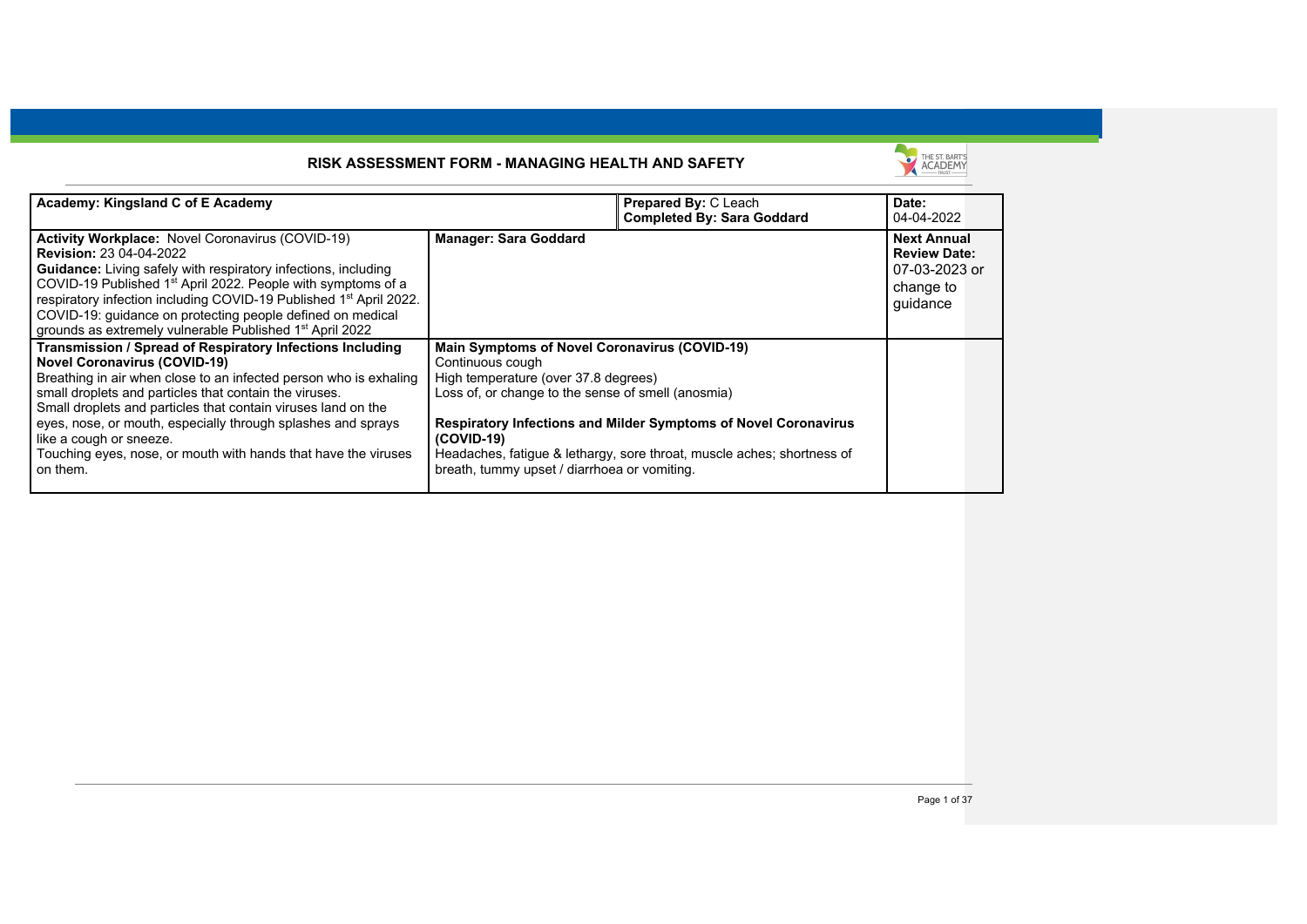

|                                                                                                                     | <b>Initial risk</b><br><b>Hazard</b>                                                                                                                                                |                              |                      |                                                                                                                                                                                                                                                                                                                                                                                                                                                                                                                                                                                                                                                                                                                                                                                                                                                                                                                                                                                             | <b>Action plan</b>                                                                                               |                             |                                        | <b>Residual risk</b> |             |                      |
|---------------------------------------------------------------------------------------------------------------------|-------------------------------------------------------------------------------------------------------------------------------------------------------------------------------------|------------------------------|----------------------|---------------------------------------------------------------------------------------------------------------------------------------------------------------------------------------------------------------------------------------------------------------------------------------------------------------------------------------------------------------------------------------------------------------------------------------------------------------------------------------------------------------------------------------------------------------------------------------------------------------------------------------------------------------------------------------------------------------------------------------------------------------------------------------------------------------------------------------------------------------------------------------------------------------------------------------------------------------------------------------------|------------------------------------------------------------------------------------------------------------------|-----------------------------|----------------------------------------|----------------------|-------------|----------------------|
| <b>Details of hazard</b>                                                                                            | Who is affected and<br>how?                                                                                                                                                         | Consequence<br>Likelihood    | <b>Risk</b><br>L/M/H | What controls are already in place                                                                                                                                                                                                                                                                                                                                                                                                                                                                                                                                                                                                                                                                                                                                                                                                                                                                                                                                                          | <b>Further</b><br>action<br>required                                                                             | <b>By</b><br>whom           | By when                                | Likelihood           | Consequence | <b>Risk</b><br>L/M/H |
| Awareness and<br>understanding<br>Transmission /<br>Spread of Germs and<br><b>Novel Coronavirus</b><br>$(COVID-19)$ | Staff<br>Pupils<br>Parents<br><b>Visitors</b><br>Contractors<br><b>Effects</b><br>Mild flu symptoms<br>Respiratory infection<br><b>Breathing difficulties</b><br>Asthma<br>Fatality | 3<br>$\overline{\mathbf{4}}$ | $\frac{1}{2}$        | 1. R <sub>23</sub> Staff with mild symptoms such<br>as a runny nose, sore throat, or mild<br>cough, who are otherwise well, can<br>continue to attend work.<br>Staff who have COVID-19 main<br>symptoms, who are unwell and have<br>a high temperature are advised<br>through verbal and written<br>communication including signs that<br>they should avoid contact with other<br>persons and remain at home when<br>possible until they feel well enough to<br>attend and their temperature has<br>returned to normal.<br>2. R <sub>23</sub> Pupils with mild symptoms<br>such as a runny nose, sore throat, or<br>mild cough, who are otherwise well,<br>can continue to attend school. Pupils<br>who have COVID-19 main<br>symptoms, who are unwell and have<br>a high temperature are advised<br>through verbal and written<br>communication including signs that<br>they should avoid contact with other<br>persons and remain at home when<br>possible until they feel well enough to | All<br>signage<br>and<br>reminders<br>about up<br>to<br>guidance<br>are to be<br>in place<br>and to<br>continue. | SG<br>KS<br><b>DL</b><br>SW | On going from<br>start of<br>pandemic. | 1                    |             |                      |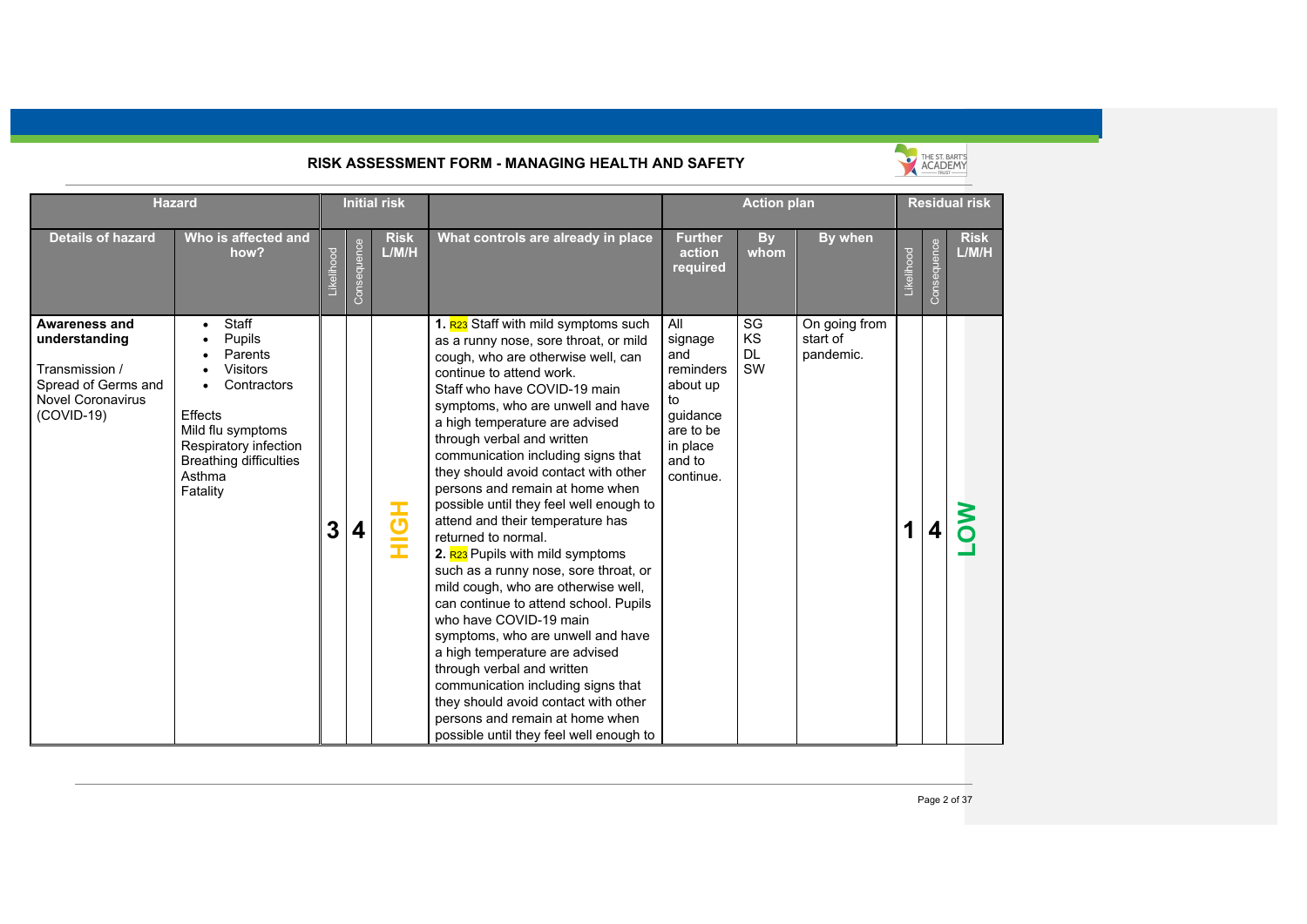

|  | attend and their temperature has<br>returned to |  |          |  |
|--|-------------------------------------------------|--|----------|--|
|  | normal.                                         |  | Deleted: |  |
|  | 3. R <sub>23</sub> Staff, parents, visitors and |  |          |  |
|  | contractors are reminded through                |  |          |  |
|  | verbal and written communication                |  |          |  |
|  | including signs they should avoid               |  |          |  |
|  | contact with other persons and                  |  |          |  |
|  | remain at home when possible for 5              |  |          |  |
|  | days after the day of a positive LFD            |  |          |  |
|  | test result.                                    |  |          |  |
|  | 3A. R23 Parents are reminded                    |  |          |  |
|  | through verbal and written                      |  |          |  |
|  | communication including signs that              |  |          |  |
|  | pupils should avoid contact with                |  |          |  |
|  | other persons and remain at home                |  |          |  |
|  | when possible for 3 days after the              |  |          |  |
|  | day of a positive LFD test result.              |  |          |  |
|  | 4. Regular briefings of GOV.UK                  |  | Deleted: |  |
|  | Coronavirus (COVID-19) latest                   |  |          |  |
|  | information give to all staff.                  |  |          |  |
|  | 5. COVID-19 risk assessment and                 |  |          |  |
|  | revisions communicated to staff.                |  |          |  |
|  | 6. R <sub>23</sub> Latest PHE Coronavirus       |  |          |  |
|  | (COVID-19) posters displayed in staff           |  |          |  |
|  | areas/visitor areas, entrances,                 |  |          |  |
|  | classrooms and toilets for                      |  |          |  |
|  | vaccinations, hand hygiene,                     |  |          |  |
|  | cleaning, ventilation, avoiding contact         |  |          |  |
|  | with others.                                    |  |          |  |
|  | 7. Pupils reminded regularly to tell a          |  |          |  |
|  | member of staff if they feel unwell.            |  |          |  |
|  | 8. e-Bug resources to teach pupils              |  |          |  |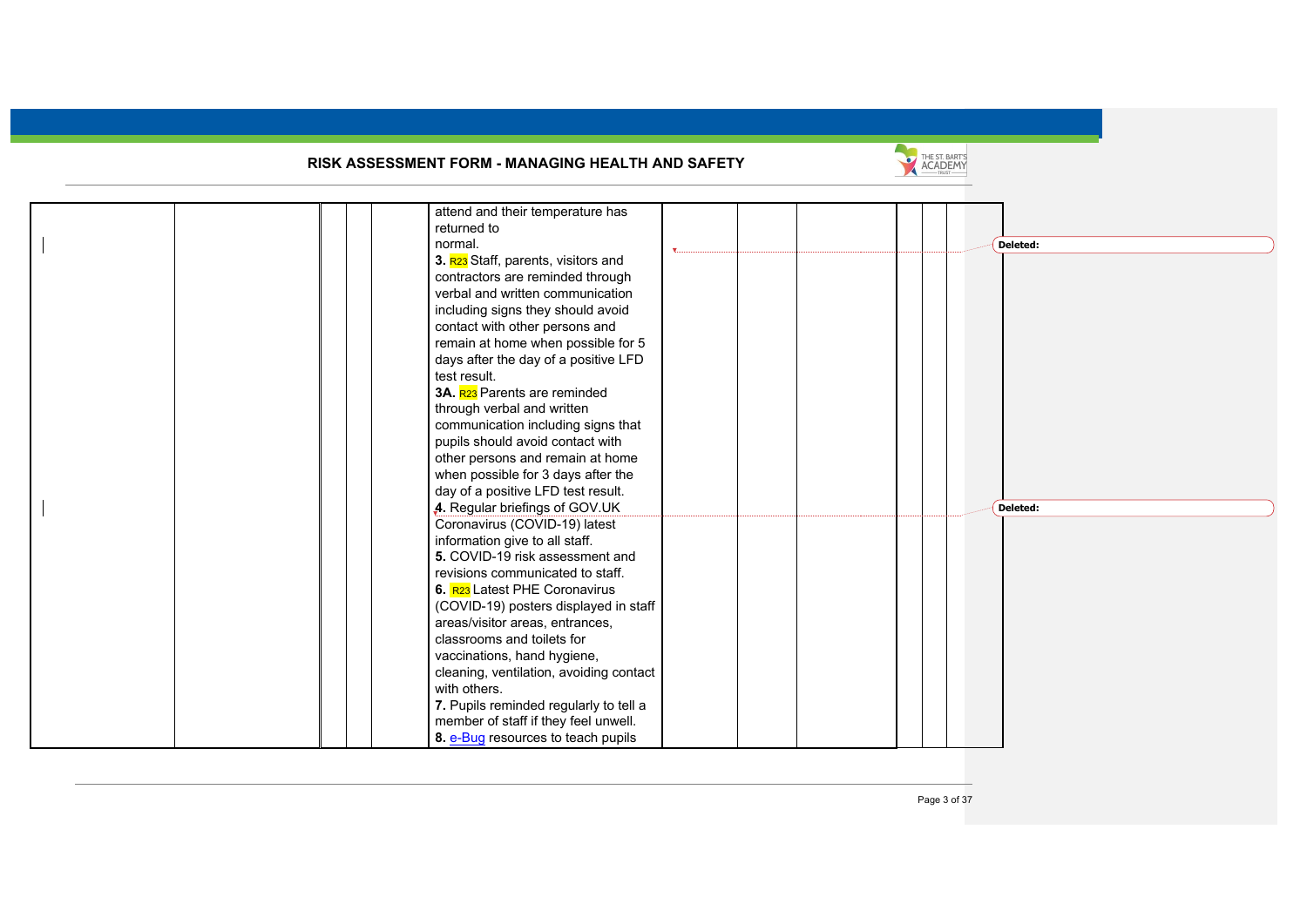

|  | and parents about hygiene used.       |  |  |  |
|--|---------------------------------------|--|--|--|
|  | 9. R23 Talks given to children about  |  |  |  |
|  | coronavirus (COVID-19) virus's        |  |  |  |
|  | including hand and respiratory        |  |  |  |
|  | hygiene.                              |  |  |  |
|  | 10. Pupils with SEND provided with    |  |  |  |
|  | specific help in preparation for      |  |  |  |
|  | changes.                              |  |  |  |
|  | 11. Parents, contractors and visitors |  |  |  |
|  | informed of the measures in place to  |  |  |  |
|  | reduce transmission of the virus.     |  |  |  |
|  | 12. Behaviour policies with rules for |  |  |  |
|  | hand and respiratory hygiene and      |  |  |  |
|  | consequences for poor behaviour       |  |  |  |
|  | communicated to staff, pupils and     |  |  |  |
|  | parents.                              |  |  |  |
|  | 13. Staff provided with guidance      |  |  |  |
|  | information to wear a face covering   |  |  |  |
|  | or face visor (when exempt from       |  |  |  |
|  | wearing face coverings) when away     |  |  |  |
|  | from the school and the space is      |  |  |  |
|  |                                       |  |  |  |
|  | enclosed or crowded and they are      |  |  |  |
|  | with people they do not normally      |  |  |  |
|  | meet.                                 |  |  |  |
|  | 14. Staff provided with guidance      |  |  |  |
|  | information that when rates of        |  |  |  |
|  | transmission are high to wear a face  |  |  |  |
|  | covering or face visor (when exempt   |  |  |  |
|  | from wearing face coverings) in       |  |  |  |
|  | school when the space is enclosed     |  |  |  |
|  | or crowded and they are with people   |  |  |  |
|  | they do not normally                  |  |  |  |
|  | meet.                                 |  |  |  |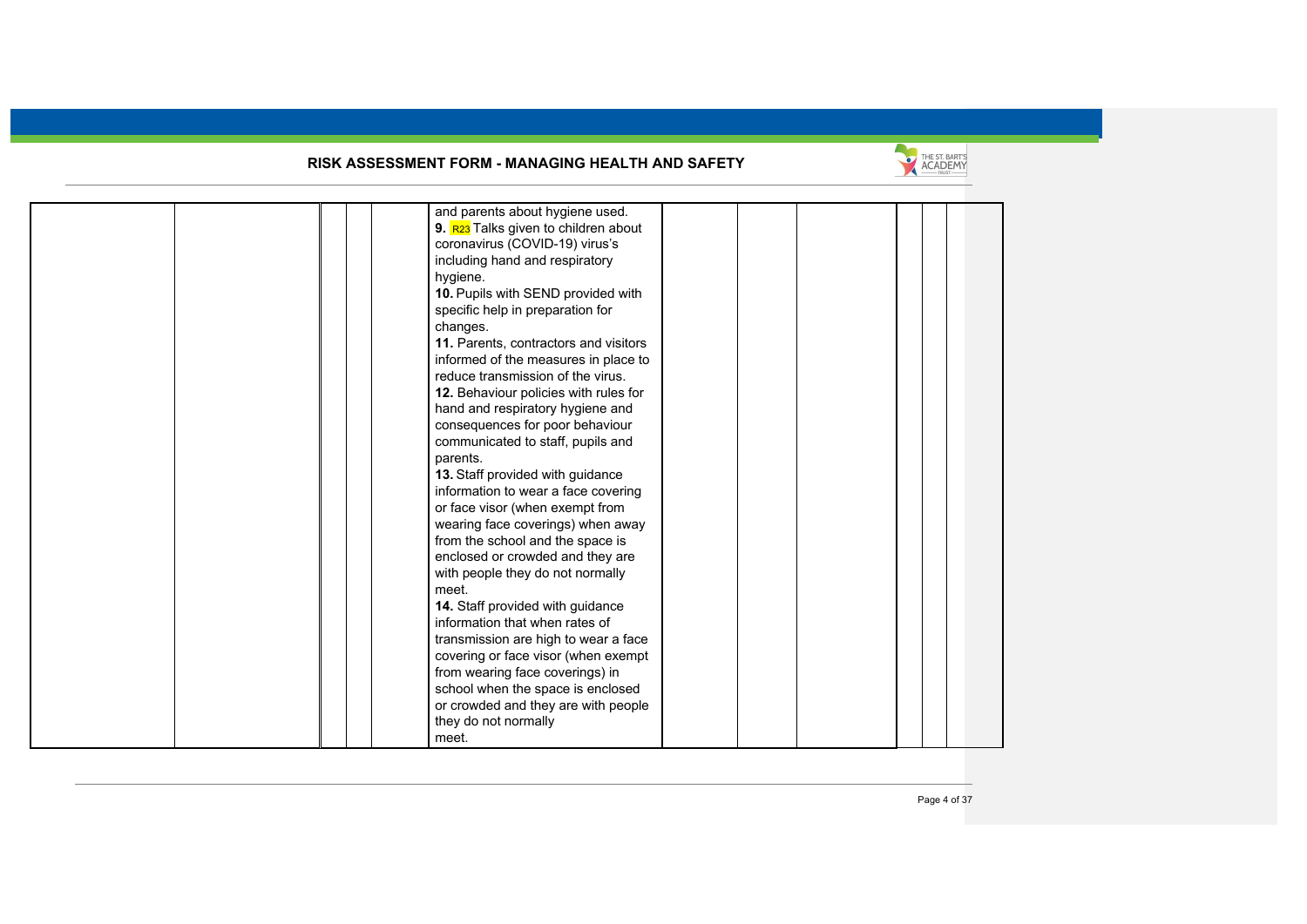

|                   |                                                                                                                              |                         |   |     | 15. Parents, visitors and contractors<br>informed they must wear masks/face<br>coverings or face visors when<br>exempt from wearing face coverings<br>in particular settings.<br>16. SLT monitor staff, pupil, visitor,<br>contractor and parent adherence to<br>government COVID-19 guidance and<br>the schools COVID-19 Risk<br>Assessment and implement<br>additional controls, as necessary.<br>17. Parents advised of the SEND<br>guidance and additional support for<br>SEND pupil close contact.                                                                                            |                                                                                                                                                                 |           |                           |   |  |  |
|-------------------|------------------------------------------------------------------------------------------------------------------------------|-------------------------|---|-----|----------------------------------------------------------------------------------------------------------------------------------------------------------------------------------------------------------------------------------------------------------------------------------------------------------------------------------------------------------------------------------------------------------------------------------------------------------------------------------------------------------------------------------------------------------------------------------------------------|-----------------------------------------------------------------------------------------------------------------------------------------------------------------|-----------|---------------------------|---|--|--|
| <b>Attendance</b> | Pupils<br>$\bullet$<br>Effects<br>Loss of learning<br>Loss of social<br>development<br>Safeguarding concern<br><b>Stress</b> | $\overline{\mathbf{4}}$ | 3 | HộH | 1. R <sub>23</sub> Parents informed pupil<br>attendance is mandatory for all<br>pupils, unless they have tested<br>positive for COVID-19, have COVID-<br>19 main symptoms, are unwell and<br>have a high temperature.<br>2. Where a pupil is unable to attend<br>because they are following clinical<br>and/or public health advice, they are<br>offered access to remote education<br>immediately.<br>3. Any concerns from staff, parents<br>and pupils about being at school are<br>discussed with the SLT and<br>individuals.<br>4. Pupils who are reluctant or<br>anxious to attend school are | Raise the<br>profile of<br>attendanc<br>e again in<br>line with<br>planned<br>procedure<br>so that<br>our<br>attendanc<br>e is in line<br>or above<br>national. | <b>KW</b> | Ongoing since<br>01.09.21 | 1 |  |  |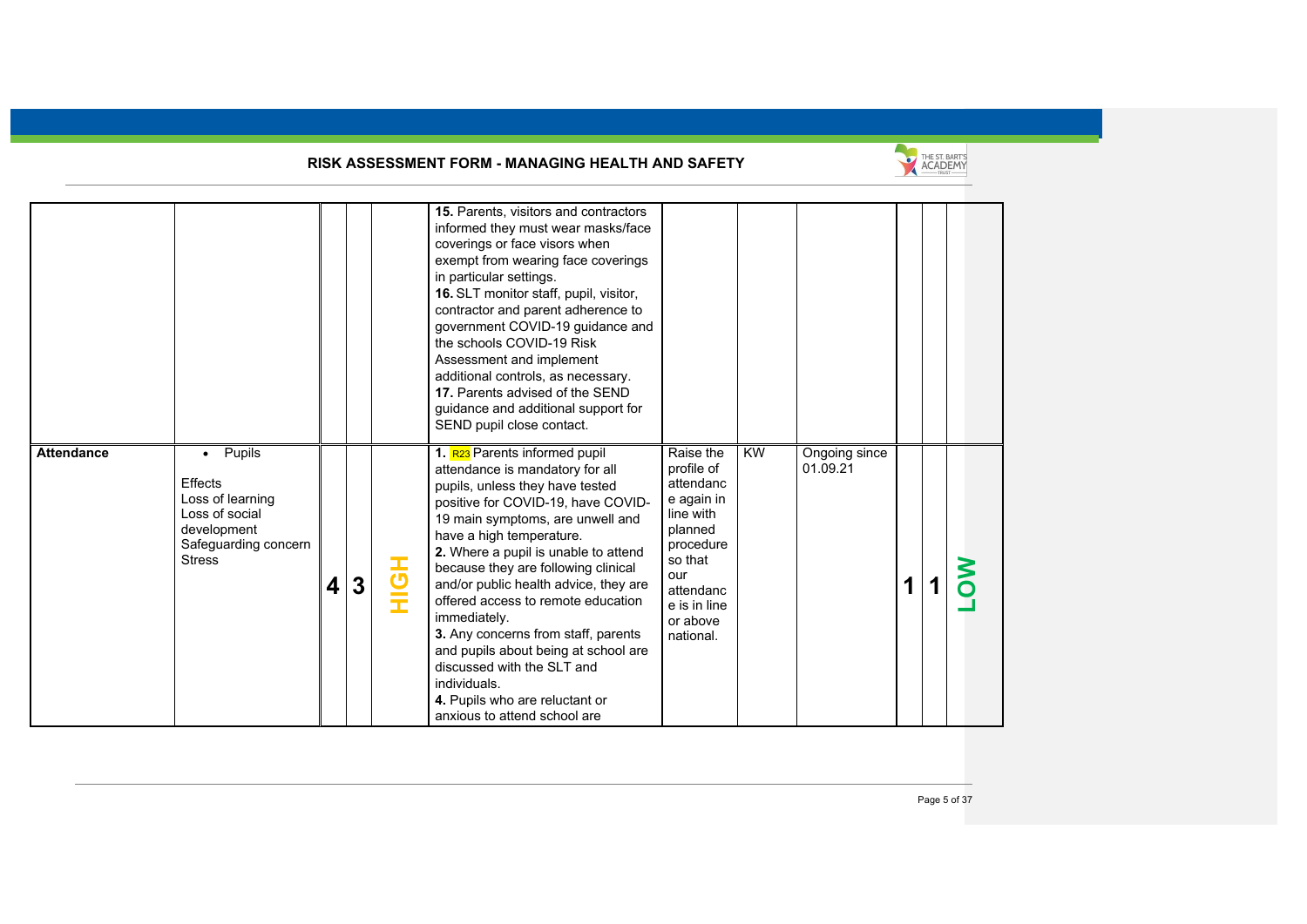

|                                                                                                                                                                                                                                            |                                                                                                                                                                              |   |   |             | identified and SLT develop plans to<br>re-engage these pupils.                                                                                                                                                                                                                                                                                                                                                                                                                                                                                                                                                                                                   |                                                                                                               |                     |                                 |             |   |  |
|--------------------------------------------------------------------------------------------------------------------------------------------------------------------------------------------------------------------------------------------|------------------------------------------------------------------------------------------------------------------------------------------------------------------------------|---|---|-------------|------------------------------------------------------------------------------------------------------------------------------------------------------------------------------------------------------------------------------------------------------------------------------------------------------------------------------------------------------------------------------------------------------------------------------------------------------------------------------------------------------------------------------------------------------------------------------------------------------------------------------------------------------------------|---------------------------------------------------------------------------------------------------------------|---------------------|---------------------------------|-------------|---|--|
| COVID-19 testing<br>Transmission /<br>Spread of Germs and<br><b>Novel Coronavirus</b><br>$(COVID-19)$                                                                                                                                      | Staff<br>Pupils<br>Parents<br><b>Visitors</b><br>Contractors<br>Effects<br>Mild flu symptoms<br>Respiratory infection<br><b>Breathing difficulties</b><br>Asthma<br>Fatality | 4 | 4 | HOH         | 1. Staff informed twice weekly lateral<br>flow device (LFD) tests are no longer<br>a requirement.<br>2. R <sub>23</sub> Staff with any of the main<br>COVID-19 symptoms are requested<br>to carry out a LFD test where tests<br>are available and if the result of the<br>test is positive avoid contact with<br>others and try to stay at home for 5<br>days from the day following the test<br>3. R23 Whilst government supplied<br>home LFD and PCR test kits are<br>available, the school will in<br>exceptional circumstances at the<br>request of PHE or LA supply kits to<br>staff and pupils. School arrange<br>posting or remote drop off of test kits. | Staff to be<br>updated<br>by regular<br>informatio<br>n sharing<br>as it is<br>shared by<br>DfE and<br>SBMAT. | SG<br>KS            | Ongoing<br>updated<br>regularly | $\mathbf 1$ |   |  |
| Staff/pupils who<br>have been<br>previously identified<br>clinically vulnerable<br>or clinically<br>extremely<br>vulnerable.<br><b>Staff/pupils who live</b><br>with someone who<br>is confirmed<br>clinically vulnerable<br>or clinically | Staff<br>Pupils<br>Effects<br>Mild flu symptoms<br>Respiratory infection<br><b>Breathing difficulties</b><br>Asthma<br>Fatality                                              | 4 | 5 | HộH<br>VERY | 1. COVID 19: Individual Risk<br>Assessment completed for staff.<br>2. COVID 19: Individual Risk<br>Assessment reviewed, action plan<br>updated and agreed as guidance<br>changes.<br>3. Previously confirmed clinically<br>extremely vulnerable persons should<br>attend school unless advised to<br>shield by a medical professional.<br>4. Additional support provided for<br>good hand hygiene, cleaning and<br>increased ventilation through                                                                                                                                                                                                                 | Follow all<br>quidance<br>provided.                                                                           | SG and<br>all staff | Ongoing                         | $\mathbf 1$ | 5 |  |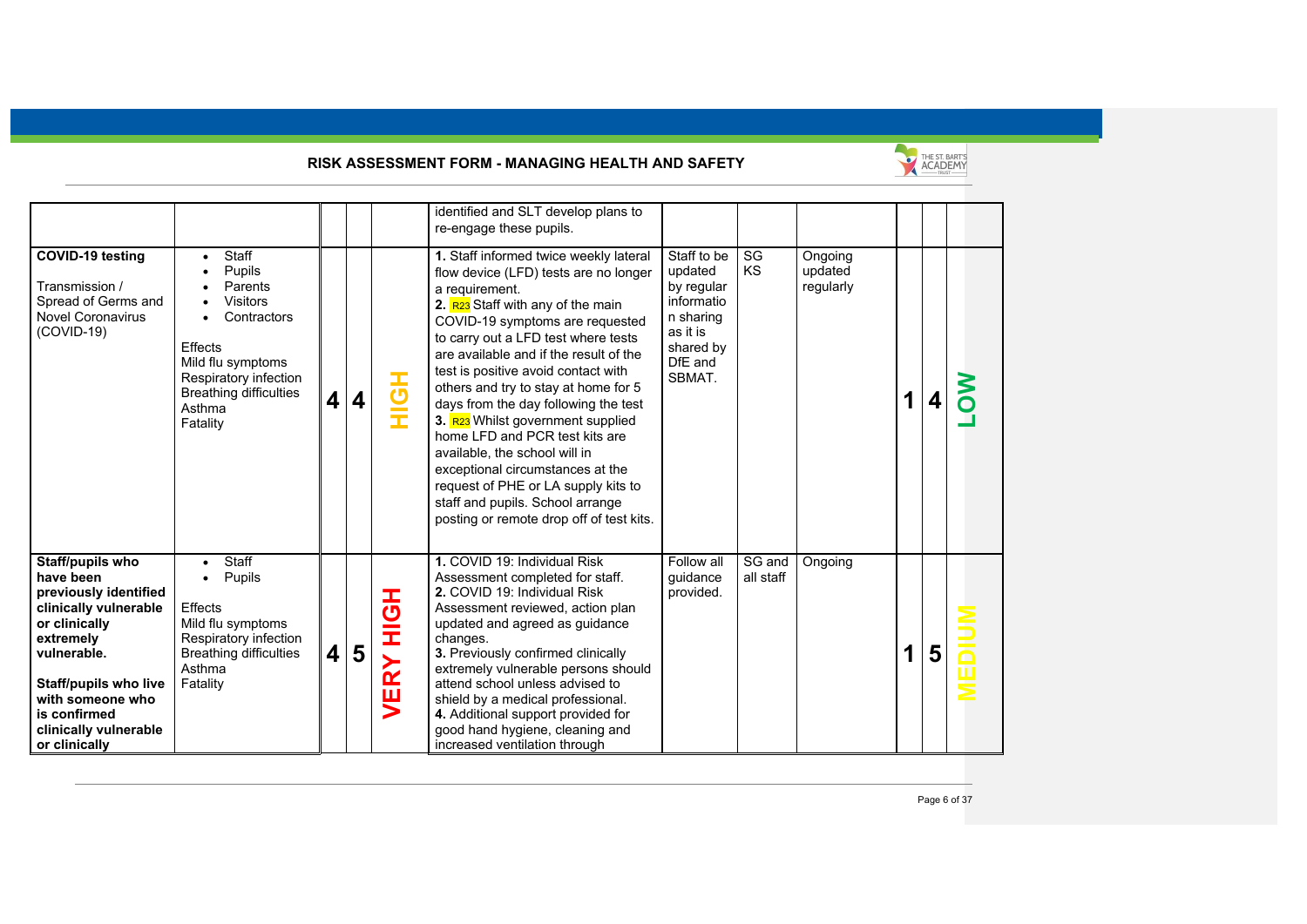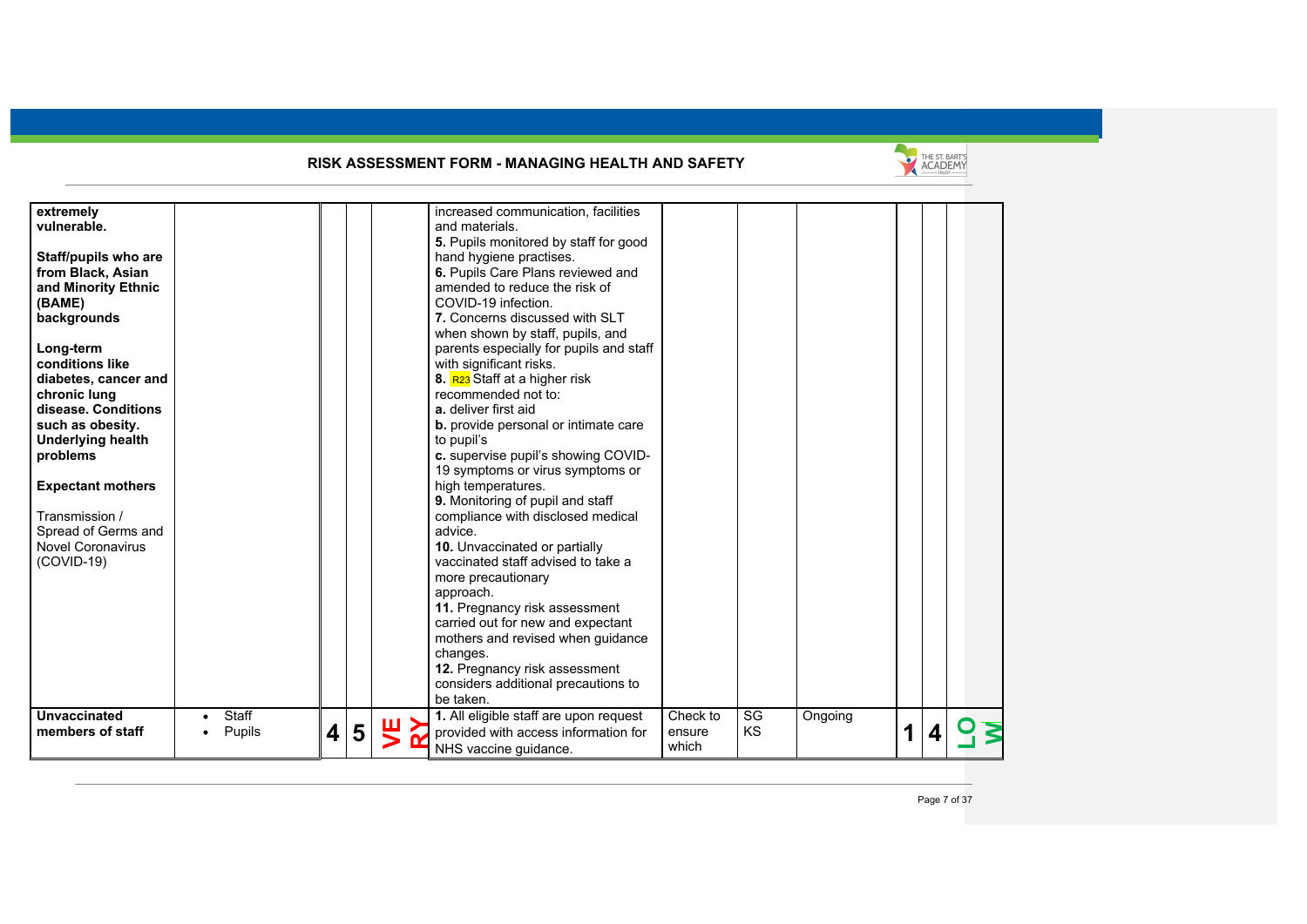

| Transmission /           | Effects                       | 2. Staff eligible for vaccination are<br>staff are |  |
|--------------------------|-------------------------------|----------------------------------------------------|--|
| Spread of Germs and      | Mild flu symptoms             | unvaccina<br>allowed to attend booked              |  |
| <b>Novel Coronavirus</b> | Respiratory infection         | ted.<br>appointments.                              |  |
| $(COVID-19)$             | <b>Breathing difficulties</b> | 3. The vaccination status of staff                 |  |
|                          | Asthma                        | Follow all                                         |  |
|                          | Fatality                      | should be shared with the School<br>quidance.      |  |
|                          |                               | Principal so consideration can be                  |  |
|                          |                               | given where needed to protect staff                |  |
|                          |                               | and pupils.                                        |  |
|                          |                               | 4. Any communications produced by                  |  |
|                          |                               | the school regarding vaccination are               |  |
|                          |                               | retained, in line with the Data                    |  |
|                          |                               | Protection Policy.                                 |  |
|                          |                               | 5. R23 Staff who are not fully                     |  |
|                          |                               | vaccinated should pay particular                   |  |
|                          |                               | attention to the school's existing                 |  |
|                          |                               | COVID-19 controls around                           |  |
|                          |                               | ventilation, hand washing, cleaning                |  |
|                          |                               | of surfaces etc.                                   |  |
|                          |                               | 6. R23 School Principal to consider                |  |
|                          |                               | additional measures to protect staff               |  |
|                          |                               | who are not fully vaccinated case-by-              |  |
|                          |                               | case.                                              |  |
|                          |                               | 7. R <sub>23</sub> In all cases, the school does   |  |
|                          |                               | not discriminate against any member                |  |
|                          |                               | of staff who has not being fully                   |  |
|                          |                               | vaccinated for any reason, and                     |  |
|                          |                               | adheres to its duties under the                    |  |
|                          |                               | Equality Act 2010.                                 |  |
|                          |                               | 8. R23 The NHS website provides                    |  |
|                          |                               | information about available vaccines               |  |
|                          |                               | and when to have them.                             |  |
|                          |                               |                                                    |  |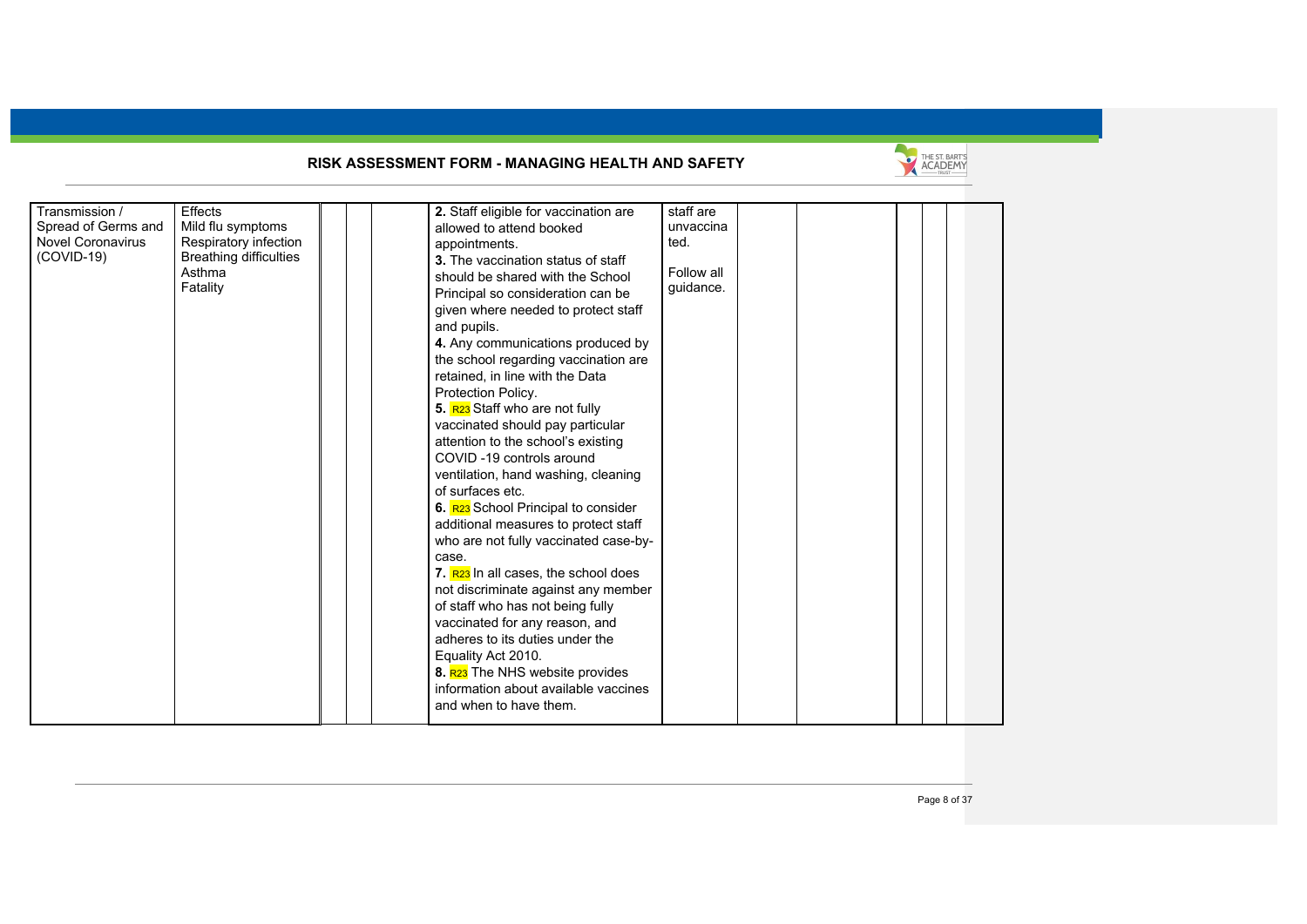

| <b>Travel to and from</b><br>school<br>Transmission /<br>Spread of Germs and<br><b>Novel Coronavirus</b><br>$(COVID-19)$ | Staff<br>Pupils<br>Parents<br><b>Visitors</b><br>Contractors<br><b>Effects</b><br>Mild flu symptoms<br>Respiratory infection<br><b>Breathing difficulties</b><br>Asthma<br>Fatality | 4 | 4 | Î | 1. R <sub>23</sub> Persons with COVID-19,<br>COVID-19 symptoms or are unwell<br>and have a high temperature are<br>advised to avoid contact with others<br>and to remain at home where<br>possible.<br>2. Travel alone using own transport /<br>cycle or walk when possible<br>3. Cleaning and disinfecting of<br>shared vehicle interiors should be<br>carried out regularly using standard<br>cleaning products.<br>4. When shared use of a private<br>vehicle or use of a taxi and public<br>transport is required the following is<br>recommended:<br>a. persons aged 11 and over to use a<br>face covering in crowded and<br>enclosed spaces where they may<br>come into contact with people they<br>do not normally meet<br><b>b.</b> avoid peak travel where possible<br>c. wash or sanitise hands before,<br>during and after using transport<br>d. avoid touching the face,<br>e. cover mouth and nose with a<br>tissue or the inside of a elbow when<br>coughing or sneezing<br>f. dispose of waste safely, including<br>items such as used disposable face<br>coverings<br>q. open windows where it is possible | Follow all<br>quidance | All staff | Ongoing | 1 |  |  |
|--------------------------------------------------------------------------------------------------------------------------|-------------------------------------------------------------------------------------------------------------------------------------------------------------------------------------|---|---|---|----------------------------------------------------------------------------------------------------------------------------------------------------------------------------------------------------------------------------------------------------------------------------------------------------------------------------------------------------------------------------------------------------------------------------------------------------------------------------------------------------------------------------------------------------------------------------------------------------------------------------------------------------------------------------------------------------------------------------------------------------------------------------------------------------------------------------------------------------------------------------------------------------------------------------------------------------------------------------------------------------------------------------------------------------------------------------------------------------------------------------|------------------------|-----------|---------|---|--|--|
|--------------------------------------------------------------------------------------------------------------------------|-------------------------------------------------------------------------------------------------------------------------------------------------------------------------------------|---|---|---|----------------------------------------------------------------------------------------------------------------------------------------------------------------------------------------------------------------------------------------------------------------------------------------------------------------------------------------------------------------------------------------------------------------------------------------------------------------------------------------------------------------------------------------------------------------------------------------------------------------------------------------------------------------------------------------------------------------------------------------------------------------------------------------------------------------------------------------------------------------------------------------------------------------------------------------------------------------------------------------------------------------------------------------------------------------------------------------------------------------------------|------------------------|-----------|---------|---|--|--|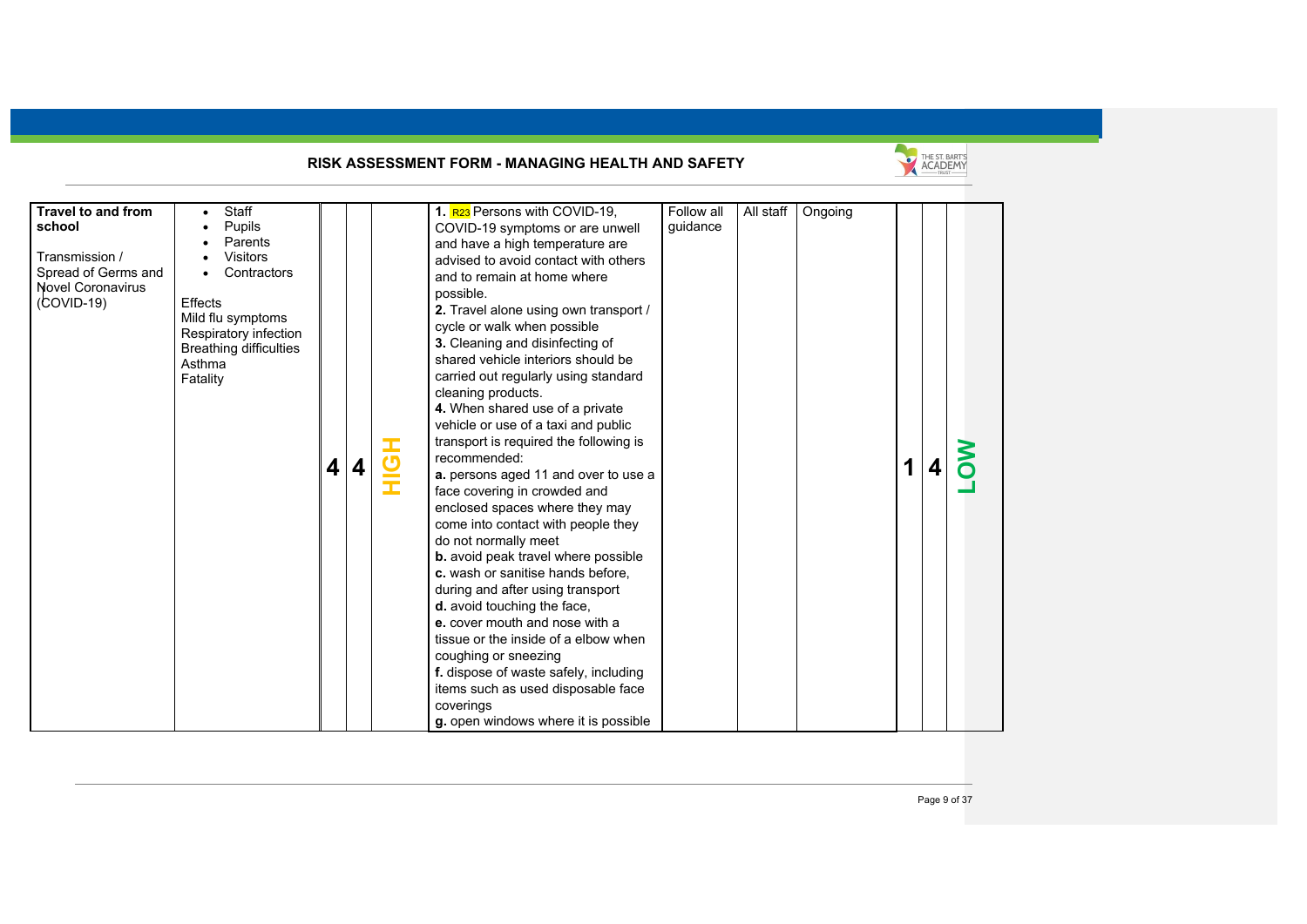

|                                                                                                                                                                |                                                                                                                                                                                                 |              |   | and safe to do<br>-SO                                                                                                                                                                                                                                                                                                                                                                                                                                         |                                          |                              |         |  |  |
|----------------------------------------------------------------------------------------------------------------------------------------------------------------|-------------------------------------------------------------------------------------------------------------------------------------------------------------------------------------------------|--------------|---|---------------------------------------------------------------------------------------------------------------------------------------------------------------------------------------------------------------------------------------------------------------------------------------------------------------------------------------------------------------------------------------------------------------------------------------------------------------|------------------------------------------|------------------------------|---------|--|--|
| <b>Visitors, Parents</b><br><b>Delivery drivers</b><br><b>Contractors</b><br>Transmission /<br>Spread of Germs and<br><b>Novel Coronavirus</b><br>$(COVID-19)$ | Staff<br>$\bullet$<br>Pupils<br>$\bullet$<br>Parents<br>Visitors<br>Contractors<br>Effects<br>Mild flu symptoms<br>Respiratory infection<br><b>Breathing difficulties</b><br>Asthma<br>Fatality | $\mathbf{3}$ | 4 | 1. Access to the school allowed by<br>prior appointment only.<br>2. Guidance provided to visitors,<br>parents and contractors before entry<br>to the school building around<br>persons with COVID-19 symptoms,<br>COVID-19 positive persons, hand<br>hygiene, respiratory hygiene,<br>wearing of face coverings or face<br>visors when exempt from wearing<br>face coverings.<br>3. Additional COVID-19 control<br>measure training given to school<br>hosts. | All in<br>$place -$<br>check<br>remains. | <b>SLT</b><br>Office<br>Team | Ongoing |  |  |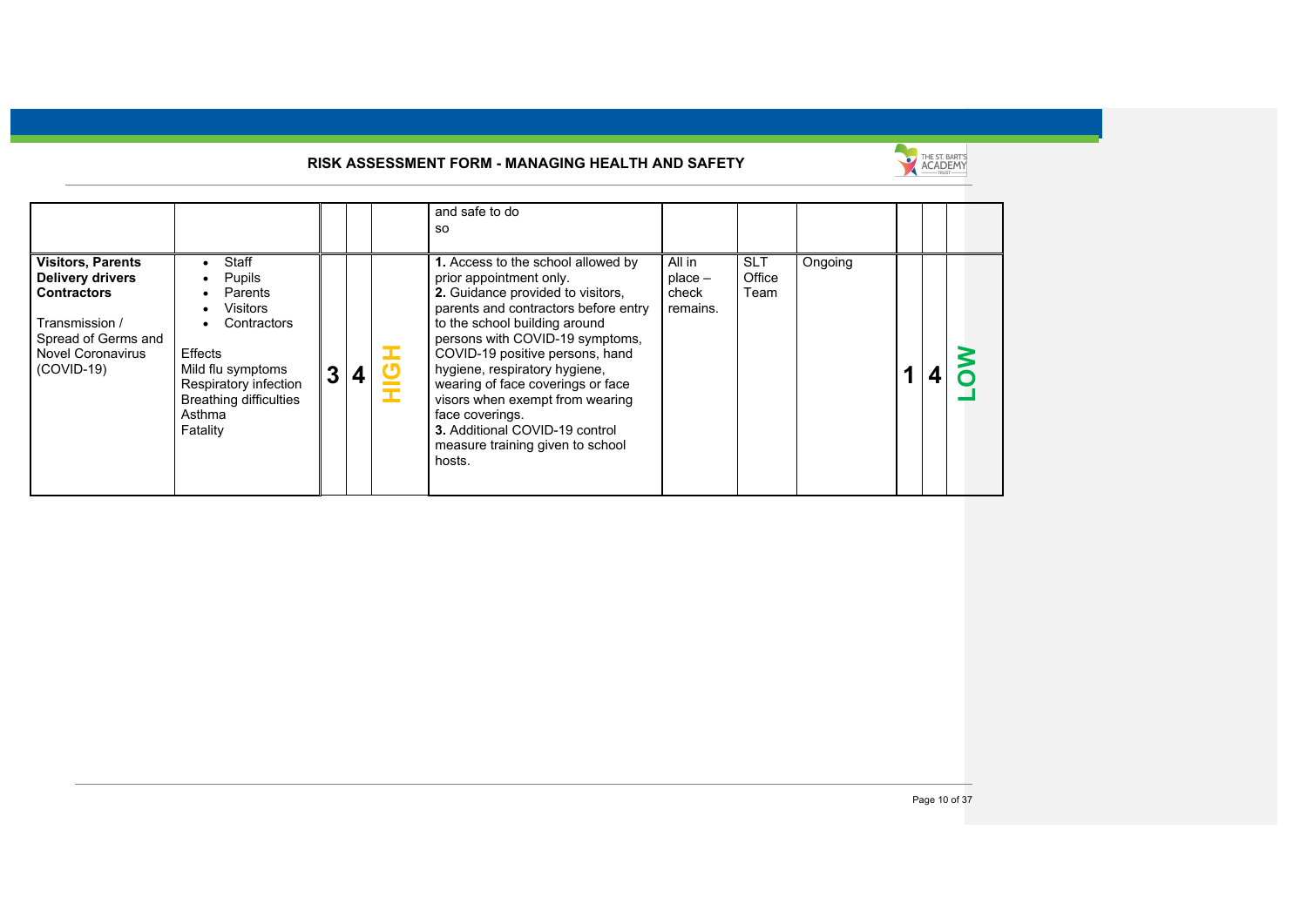|                                                                                                                                                                                                                                                                                                                                                                                                                                                       |                            | RISK ASSESSMENT FORM - MANAGING HEALTH AND SAFETY                                                                                                                                                                                                                                                                                                                                                                                                                                                                                                                                                                                                                                                                                                                                                                                                                                                                                                                                                                                |                                       |                     |                | THE ST. BART'S |                  |
|-------------------------------------------------------------------------------------------------------------------------------------------------------------------------------------------------------------------------------------------------------------------------------------------------------------------------------------------------------------------------------------------------------------------------------------------------------|----------------------------|----------------------------------------------------------------------------------------------------------------------------------------------------------------------------------------------------------------------------------------------------------------------------------------------------------------------------------------------------------------------------------------------------------------------------------------------------------------------------------------------------------------------------------------------------------------------------------------------------------------------------------------------------------------------------------------------------------------------------------------------------------------------------------------------------------------------------------------------------------------------------------------------------------------------------------------------------------------------------------------------------------------------------------|---------------------------------------|---------------------|----------------|----------------|------------------|
| Staff, pupils<br>Staff<br>Casualty<br>showing<br><b>Coronavirus</b><br>Pupils<br>infection (COVID-19)<br>Parents<br><b>Visitors</b><br>or virus symptoms<br>Contractors<br>and have a high<br>temperature on<br>Effects<br>arrival and whilst at<br>school.<br>Mild flu symptoms<br>Respiratory infection<br><b>Breathing difficulties</b><br>Transmission /<br>Spread of Germs and<br>Asthma<br><b>Novel Coronavirus</b><br>Fatality<br>$(COVID-19)$ | HOH<br>5<br>4<br>RY<br>yEl | <b>Staff</b><br>1. R23 Staff who develop<br>main symptoms of COVID-<br>19, feel unwell and have a<br>high temperature are to<br>inform a member of the SLT<br>and to avoid contact with<br>others and to try to stay at<br>home.<br>2. R <sub>23</sub> Staff who have<br>COVID-19 symptoms or a<br>virus and a high temperature<br>or do not feel well enough to<br>attend work should avoid<br>contact with others until they<br>no longer have a high<br>temperature (if they had one)<br>or until no longer feeling<br>unwell.<br>3. R <sub>23</sub> Staff who have<br>COVID-19 symptoms or a<br>virus and a high temperature<br>or do not feel well enough to<br>attend work should avoid<br>close contact with anyone<br>who is at higher risk of<br>becoming seriously unwell if<br>they are infected.<br><b>Pupils</b><br>1. R <sub>23</sub> Careful consideration<br>given to refuse a pupil access<br>to school. Pupils with mild<br>symptoms such as a runny<br>nose, sore throat, or mild<br>cough, who are otherwise | Follow all<br>procedures in<br>place. | All Staff   Ongoing | $\overline{2}$ | 4              | $\Box$<br>ш<br>Ξ |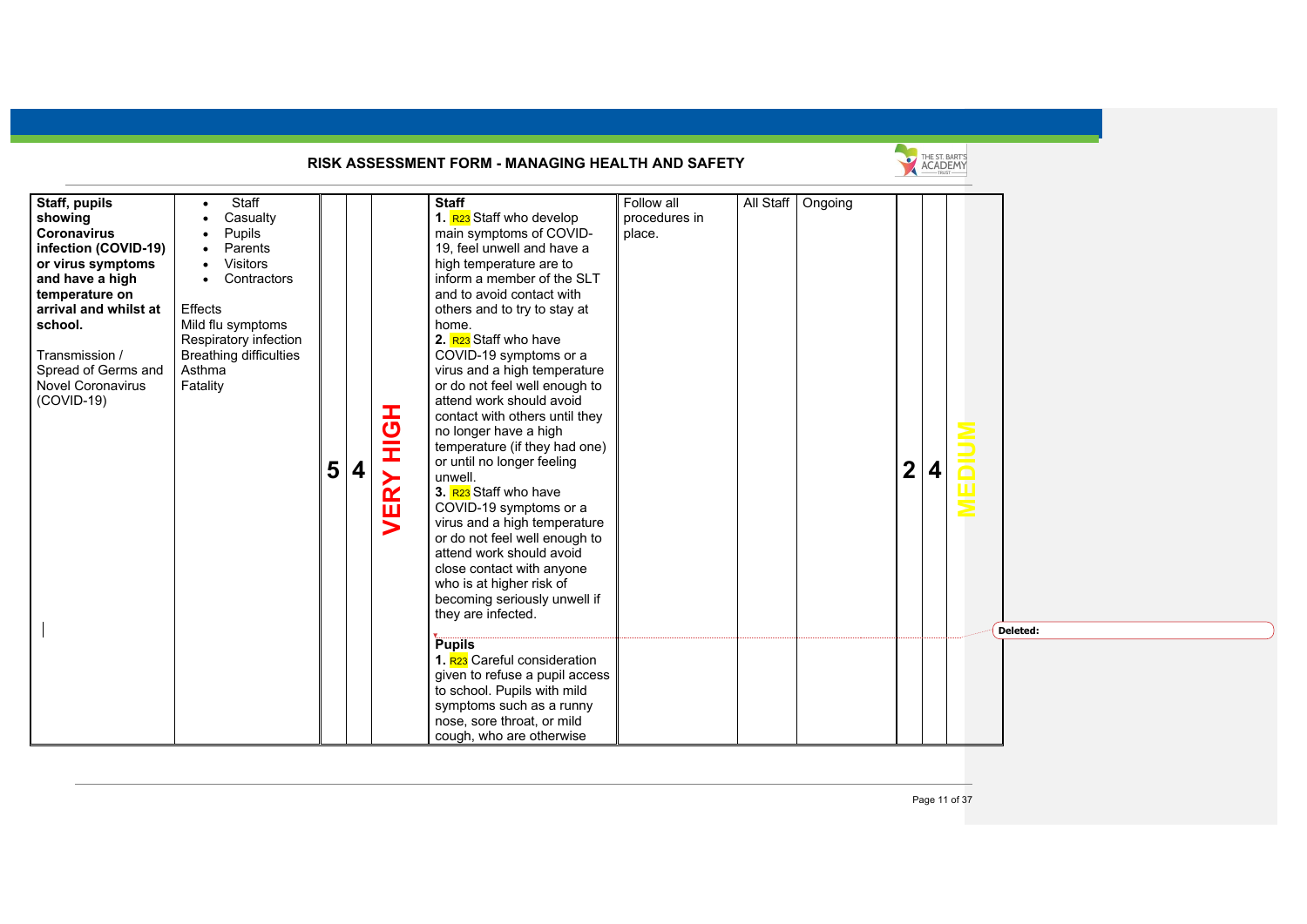

|  | well, can continue to attend          |  |  |  |
|--|---------------------------------------|--|--|--|
|  | school. Pupils who have main          |  |  |  |
|  | COVID-19 symptoms, who                |  |  |  |
|  | are unwell and have a high            |  |  |  |
|  | temperature should avoid              |  |  |  |
|  | contact with other persons            |  |  |  |
|  | and remain at home to avoid           |  |  |  |
|  | potential risk to others.             |  |  |  |
|  | Decisions made using latest           |  |  |  |
|  | PHE guidance.                         |  |  |  |
|  | 2. Pupils reminded regularly          |  |  |  |
|  | to tell a member of staff if          |  |  |  |
|  | they feel unwell                      |  |  |  |
|  | 3. R23 Pupils who are unwell          |  |  |  |
|  | with more than a runny nose,          |  |  |  |
|  | sore throat, or slight cough          |  |  |  |
|  | and have a high temperature           |  |  |  |
|  | are to be placed in an                |  |  |  |
|  | isolation location whilst             |  |  |  |
|  | waiting parental collection.          |  |  |  |
|  | 4. R <sub>23</sub> Advice is given to |  |  |  |
|  | parents that school                   |  |  |  |
|  | attendance should be                  |  |  |  |
|  | maintained by pupils who              |  |  |  |
|  | have mild symptoms such as            |  |  |  |
|  | a runny nose, sore throat, or         |  |  |  |
|  | mild cough, who are                   |  |  |  |
|  | otherwise well, Pupils who            |  |  |  |
|  | have main COVID-19                    |  |  |  |
|  | symptoms, who are unwell              |  |  |  |
|  | and have a high temperature           |  |  |  |
|  | should stay at home until             |  |  |  |
|  | they no longer have a high            |  |  |  |
|  | temperature and they are              |  |  |  |
|  | well enough to attend.                |  |  |  |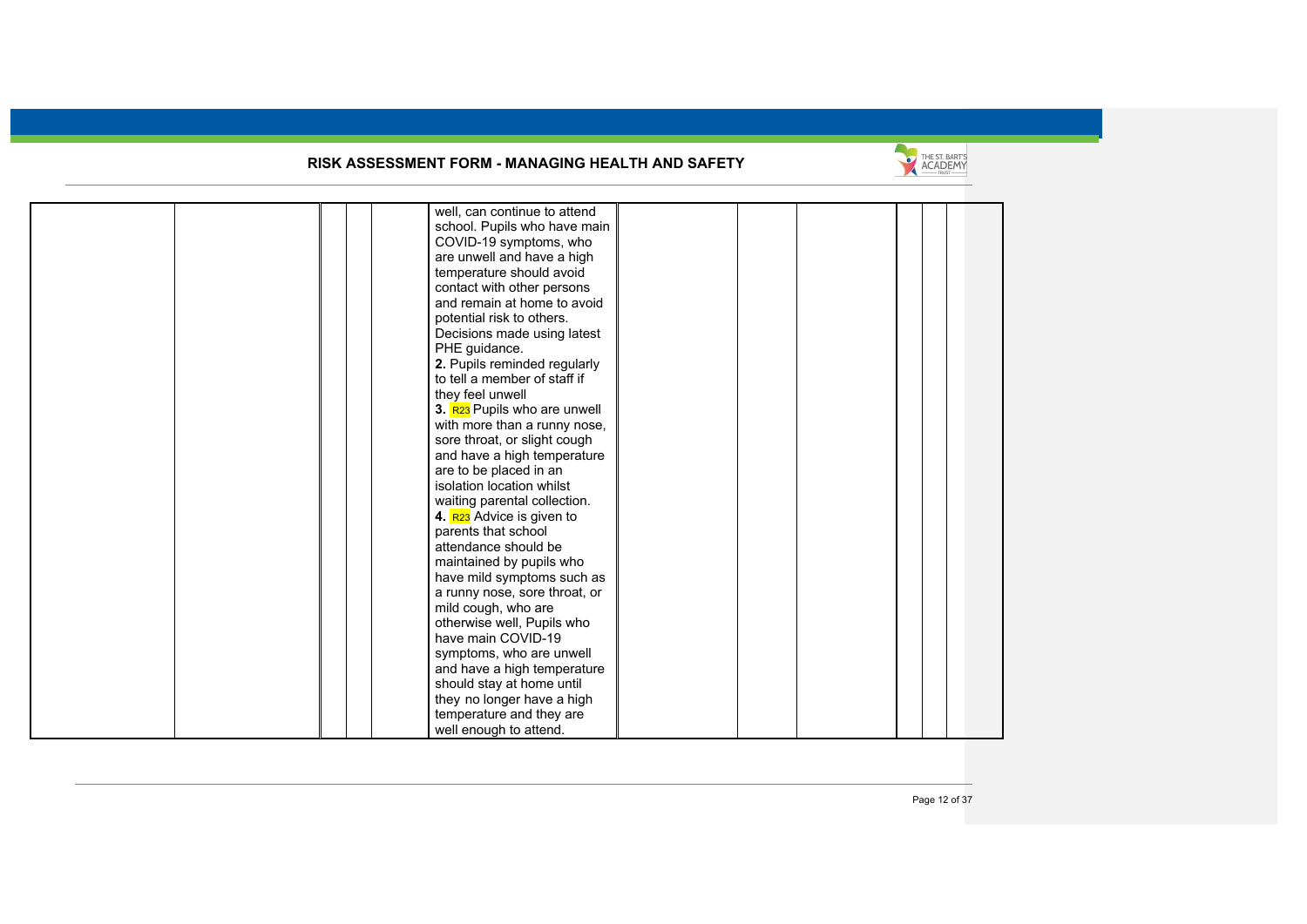

| Pupil COVID-19,     | Staff                         |        |                          | 1. School isolation locations      | Isolation room is  | All staff | Ongoing form     |                |                         |             |          |
|---------------------|-------------------------------|--------|--------------------------|------------------------------------|--------------------|-----------|------------------|----------------|-------------------------|-------------|----------|
| virus symptoms and  | Casualty                      |        |                          | have a supply of disposable        | available for use. |           | the start of the |                |                         |             |          |
| high temperature    | Pupils                        |        |                          | tissues, a foot operated bin       | Continue to follow |           | pandemic         |                |                         |             |          |
| isolation at school | Parents                       |        |                          | with bin bag, anti-bacterial       | all procedures.    |           |                  |                |                         |             |          |
|                     | <b>Visitors</b>               |        |                          | wipes, sink with liquid soap       |                    |           |                  |                |                         |             |          |
| Transmission /      | Contractors                   |        |                          | and disposable hand towels         |                    |           |                  |                |                         |             |          |
| Spread of Germs and |                               |        |                          | or hand sanitiser 60%              |                    |           |                  |                |                         |             |          |
| Novel Coronavirus   | Effects                       |        |                          | alcohol, face masks with an        |                    |           |                  |                |                         |             |          |
| $(COVID-19)$        | Mild flu symptoms             |        |                          | FFP2 or FFP3 rating where          |                    |           |                  |                |                         |             |          |
|                     | Respiratory infection         |        |                          | available or fluid resistant       |                    |           |                  |                |                         |             |          |
|                     | <b>Breathing difficulties</b> |        |                          | surgical masks, latex free         |                    |           |                  |                |                         |             |          |
|                     | Asthma                        |        |                          | disposable gloves,                 |                    |           |                  |                |                         |             |          |
|                     | Fatality                      |        |                          | disposable aprons, face visor      |                    |           |                  |                |                         |             |          |
|                     |                               |        |                          | or safety goggles                  |                    |           |                  |                |                         |             |          |
|                     |                               |        | エ<br>の                   | 2. Isolated pupils to use a        |                    |           |                  |                |                         |             |          |
|                     |                               |        |                          | separate bathroom if               |                    |           |                  |                |                         |             |          |
|                     |                               |        | Ĭ                        | possible.                          |                    |           |                  |                |                         |             |          |
|                     |                               |        |                          | 3. R <sub>23</sub> Isolated pupils |                    |           |                  |                |                         |             |          |
|                     |                               | 5<br>4 |                          | reminded                           |                    |           |                  | $\overline{2}$ | $\overline{\mathbf{4}}$ |             |          |
|                     |                               |        | $\mathbf{\widetilde{R}}$ | a. not to touch people,            |                    |           |                  |                |                         | <u>EDIU</u> |          |
|                     |                               |        |                          | surfaces and objects               |                    |           |                  |                |                         |             |          |
|                     |                               |        | ш                        | <b>b.</b> cover their mouth/nose   |                    |           |                  |                |                         |             |          |
|                     |                               |        |                          | with a tissue when they            |                    |           |                  |                |                         |             |          |
|                     |                               |        |                          | cough or sneeze                    |                    |           |                  |                |                         |             |          |
|                     |                               |        |                          | c. put used tissues in a bin or    |                    |           |                  |                |                         |             |          |
|                     |                               |        |                          | in a bag or their pocket for       |                    |           |                  |                |                         |             |          |
|                     |                               |        |                          | disposing in a bin later           |                    |           |                  |                |                         |             |          |
|                     |                               |        |                          | d. if tissues are not available    |                    |           |                  |                |                         |             |          |
|                     |                               |        |                          |                                    |                    |           |                  |                |                         |             |          |
|                     |                               |        |                          | to cough and sneeze into the       |                    |           |                  |                |                         |             |          |
|                     |                               |        |                          | crook of their elbow               |                    |           |                  |                |                         |             |          |
|                     |                               |        |                          | e. wear a face covering when       |                    |           |                  |                |                         |             |          |
|                     |                               |        |                          | possible                           |                    |           |                  |                |                         |             | Deleted: |
|                     |                               |        |                          | 4. Emergency assistance is         |                    |           |                  |                |                         |             |          |
|                     |                               |        |                          | called immediately if the          |                    |           |                  |                |                         |             |          |
|                     |                               |        |                          | pupil's symptoms worsen,           |                    |           |                  |                |                         |             |          |
|                     |                               |        |                          | and they require further           |                    |           |                  |                |                         |             |          |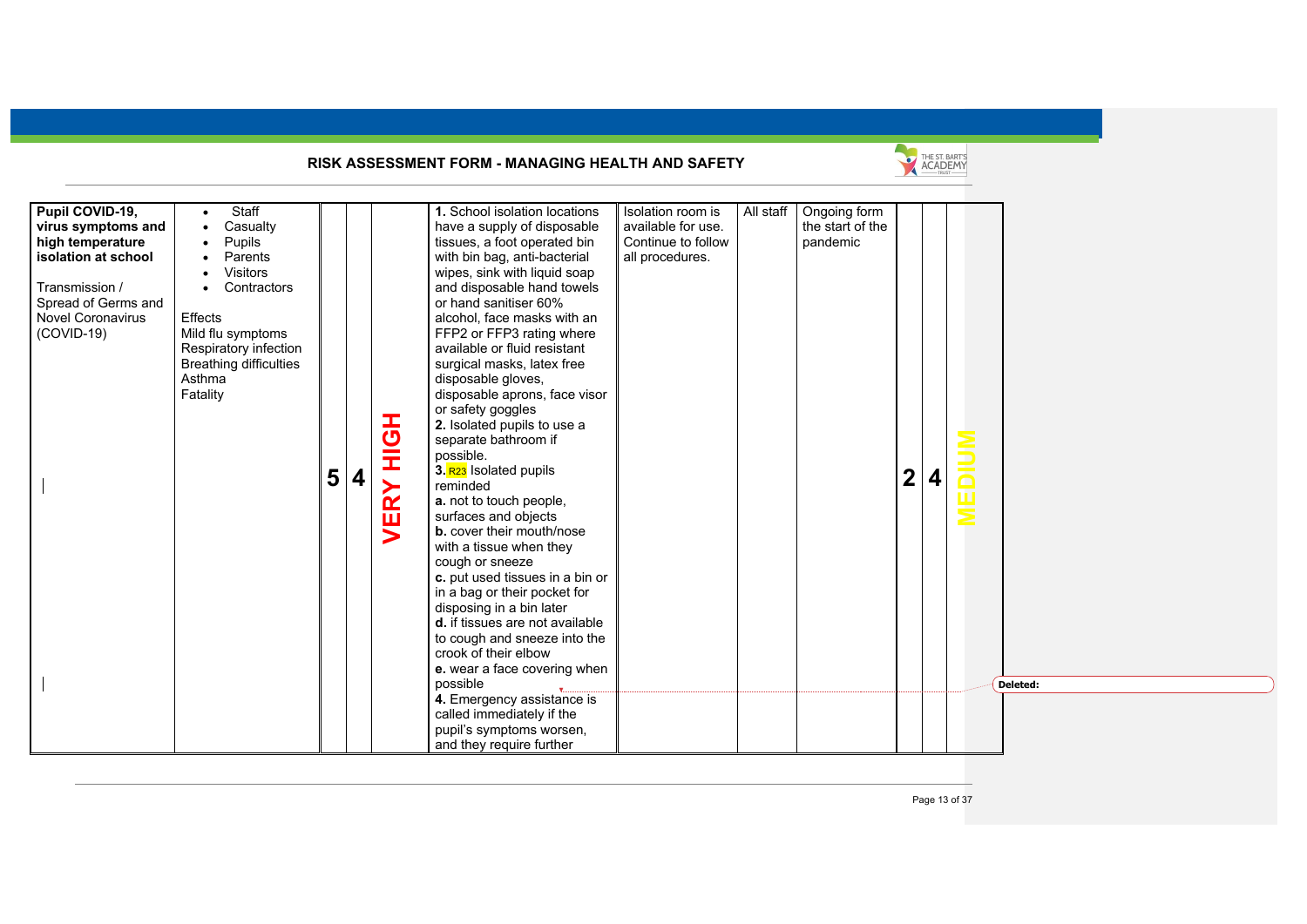

|  | medical care.                         |  |  |  |
|--|---------------------------------------|--|--|--|
|  | 5. If direct personal care is         |  |  |  |
|  | needed and staff cannot               |  |  |  |
|  | maintain a distance of two            |  |  |  |
|  | metres staff to wear:                 |  |  |  |
|  | a. FFP2, FFP3 tight-fitting           |  |  |  |
|  | face mask where available or          |  |  |  |
|  | fluid resistant surgical face         |  |  |  |
|  | mask.                                 |  |  |  |
|  |                                       |  |  |  |
|  | <b>b.</b> face visor or goggles to be |  |  |  |
|  | worn if the isolated person is        |  |  |  |
|  | coughing, sneezing, vomiting          |  |  |  |
|  | or spitting.                          |  |  |  |
|  | c. latex free gloves and              |  |  |  |
|  | disposable apron if physical          |  |  |  |
|  | contact is necessary.                 |  |  |  |
|  | 6. Staff to receive training on       |  |  |  |
|  | the correct method required           |  |  |  |
|  | to put on and remove PPE.             |  |  |  |
|  | 7. Once vacated places of             |  |  |  |
|  | isolation, toilets and other          |  |  |  |
|  | locations such as classrooms          |  |  |  |
|  | or offices used by the                |  |  |  |
|  | symptomatic person will be            |  |  |  |
|  | cleaned and disinfected in            |  |  |  |
|  | accordance with PHE                   |  |  |  |
|  | "Decontamination in non-              |  |  |  |
|  | healthcare settings guidance"         |  |  |  |
|  | using standard cleaning               |  |  |  |
|  | products.                             |  |  |  |
|  | 8. Staff should wear as a             |  |  |  |
|  | minimum disposable gloves             |  |  |  |
|  | and apron. Additional PPE             |  |  |  |
|  | (FFP2, FFP3 tight-fitting face        |  |  |  |
|  | mask if available or fluid            |  |  |  |
|  | resistant surgical face mask          |  |  |  |
|  |                                       |  |  |  |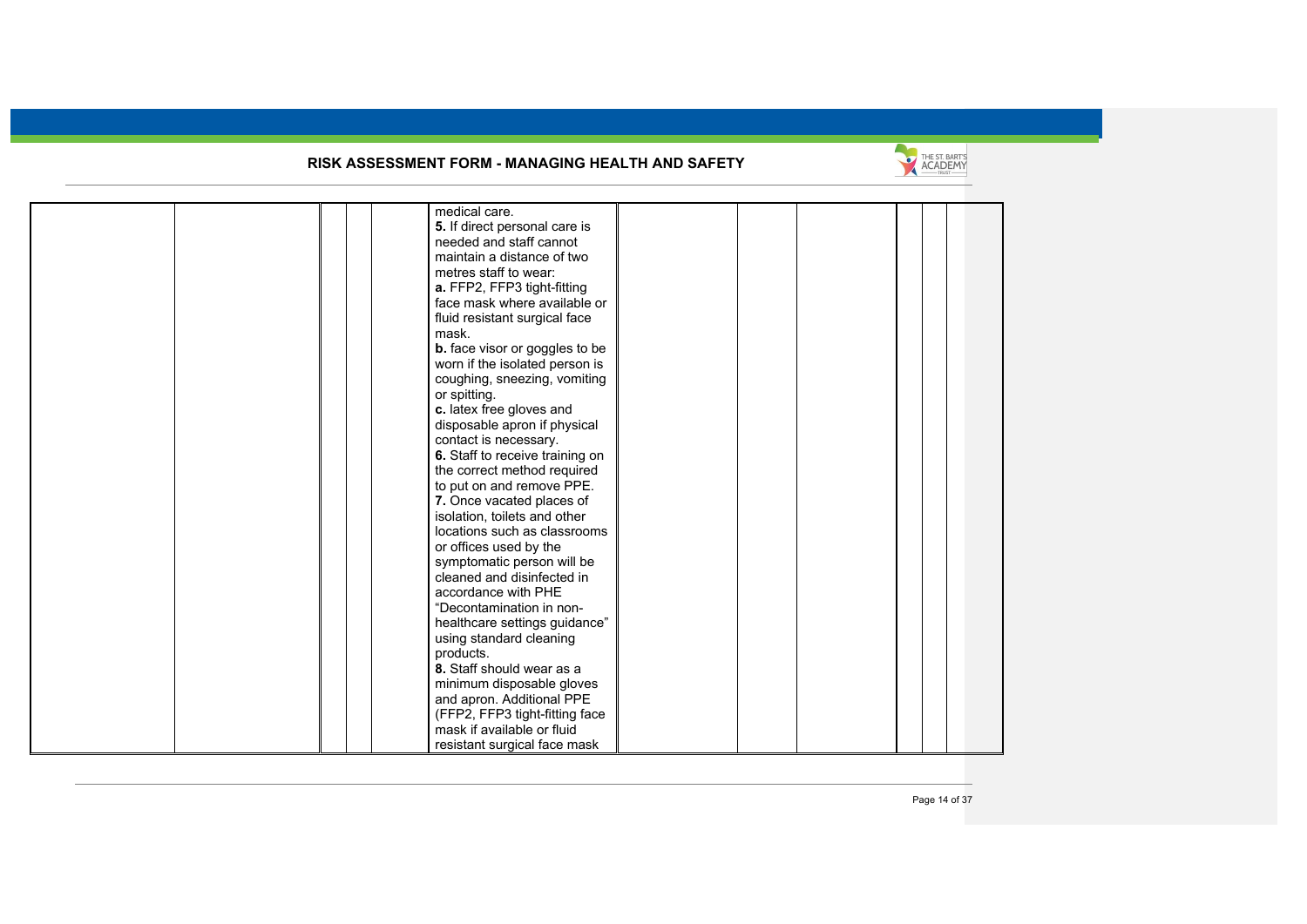

| and face visor or goggles      |
|--------------------------------|
| worn when a risk assessment    |
| indicates a higher level of    |
| virus may be present.          |
| 9. All waste that has been in  |
| contact with the symptomatic   |
| person, including used         |
| tissues and PPE, all PPE       |
| worn by staff in close contact |
| with the person and all cloths |
| and mop heads used to          |
| disinfect areas are put in a   |
| plastic rubbish bag and tied   |
| when full. The plastic bag     |
| then placed in a second bin    |
| bag and tied. Waste put in a   |
| secure safe place and          |
| marked for storage for at      |
| least 72 hours before putting  |
| into usual external household  |
| waste bin.                     |
| 10. Staff to wash their hands  |
| thoroughly for 20 seconds      |
| with soap and running water    |
| or use hand sanitiser          |
| following cleaning of or       |
| areas, removal of PPE and      |
| after any contact with         |
| someone who is unwell.         |
| 11. Any staff/pupils who have  |
| been in close contact          |
| someone with symptoms          |
| even if they test positive are |
| informed they do not follow    |
| national stay at home          |
| quidance and arrange a PCR     |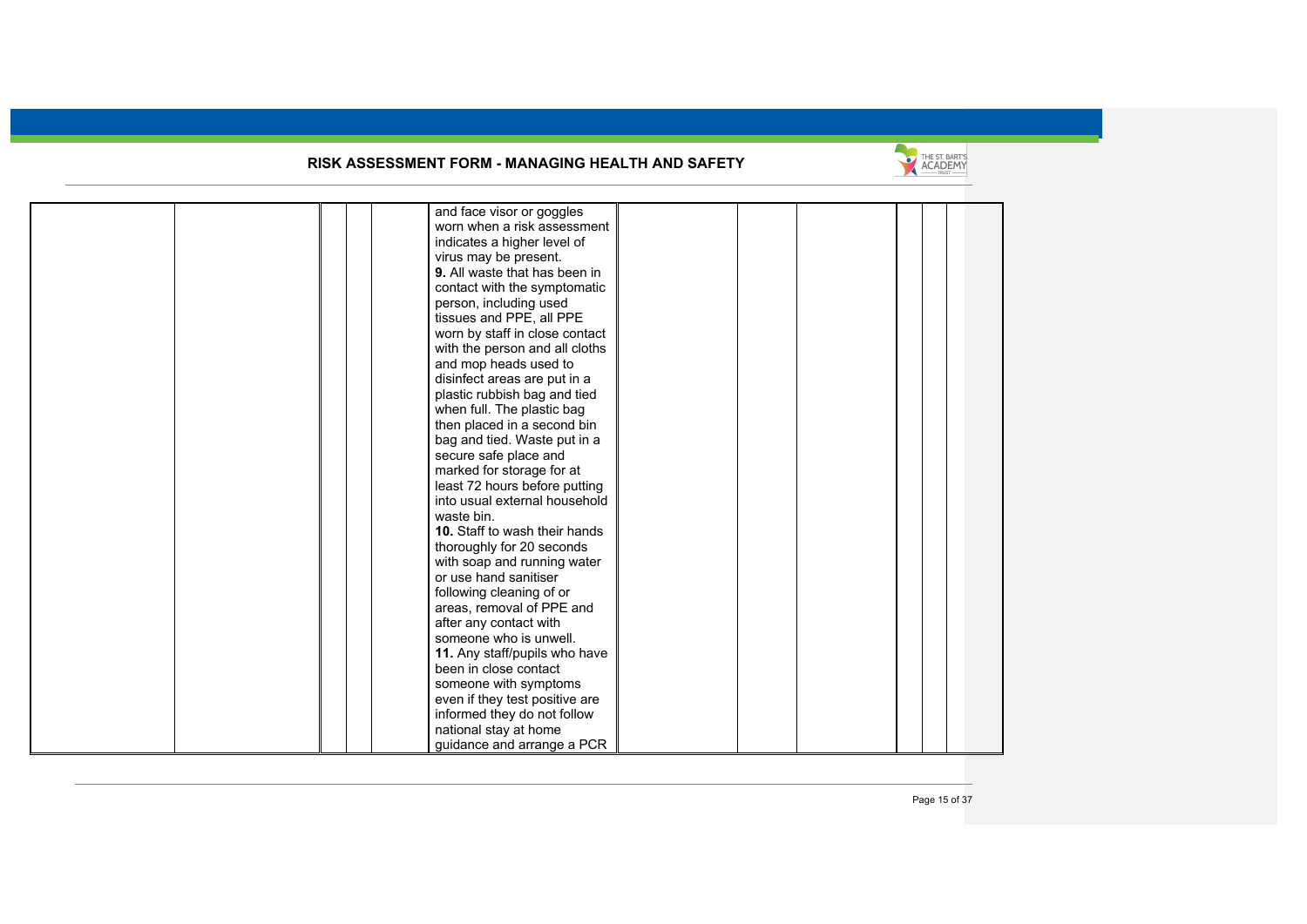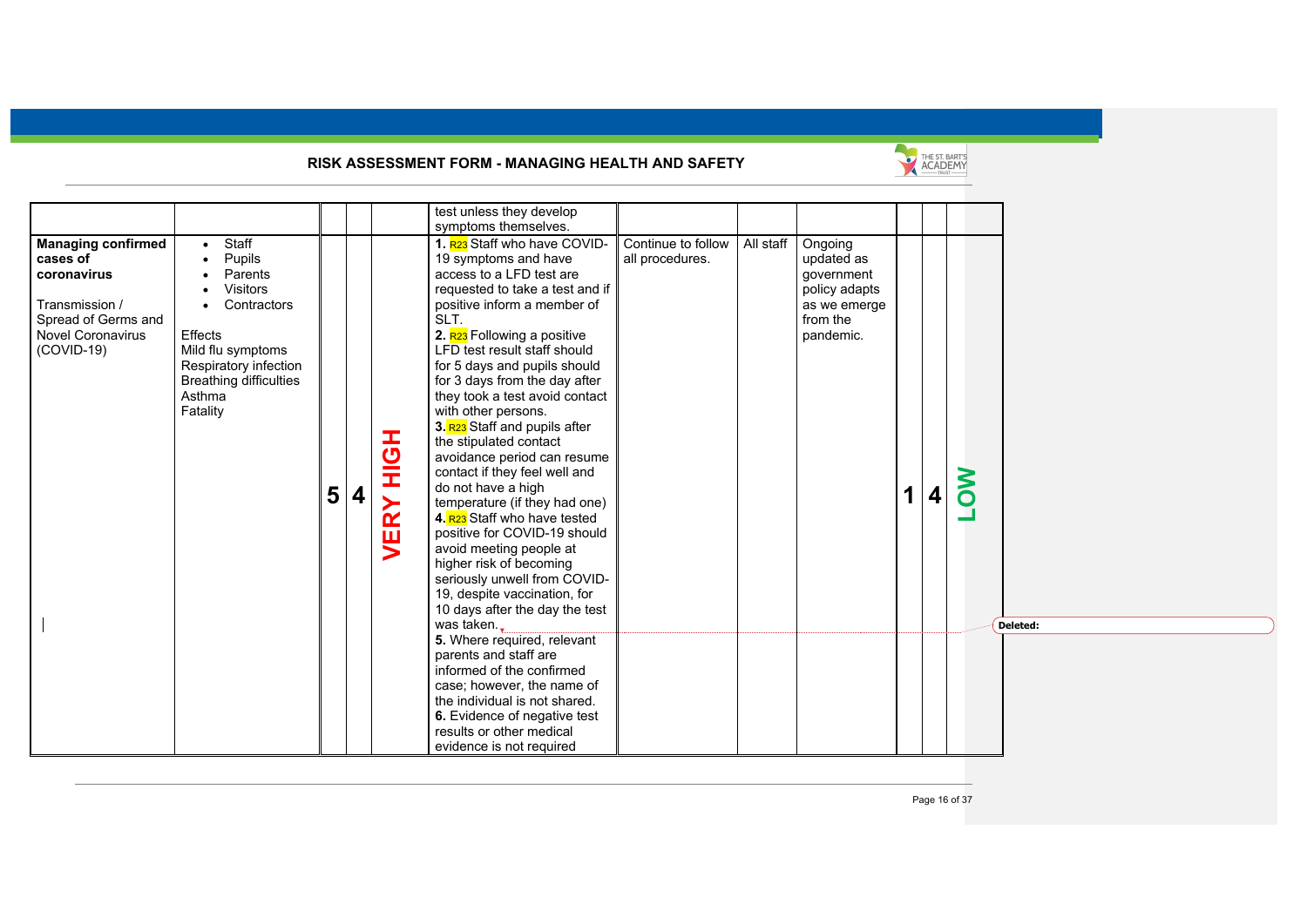

| <b>Hand hygiene</b> | Staff                                        |                   |         | before admitting individuals<br>back to school after isolation.<br>7. R23 During the 5 days after<br>a positive test result the<br>following steps should be<br>taken to reduce the chance of<br>passing on COVID-19 to<br>others:<br>a. wear a well-fitting face<br>covering made with multiple<br>layers or a surgical face mask<br>b. avoid crowded places such<br>as public transport, large<br>social gatherings, or<br>anywhere that is enclosed or<br>poorly ventilated<br>c. take any exercise outdoors<br>in places where you will not<br>have close contact with other<br>people<br>d. cover your mouth and<br>nose when you cough or<br>sneeze<br>e. wash your hands<br>frequently with soap and<br>water for 20 seconds or use<br>hand sanitiser after coughing,<br>sneezing and blowing your<br>nose and before you eat or<br>handle food; avoid touching<br>your face<br>1. Adequate handwashing | All in place $-$       | DL &            | Ongoing                                                     |             |   |        |
|---------------------|----------------------------------------------|-------------------|---------|----------------------------------------------------------------------------------------------------------------------------------------------------------------------------------------------------------------------------------------------------------------------------------------------------------------------------------------------------------------------------------------------------------------------------------------------------------------------------------------------------------------------------------------------------------------------------------------------------------------------------------------------------------------------------------------------------------------------------------------------------------------------------------------------------------------------------------------------------------------------------------------------------------------|------------------------|-----------------|-------------------------------------------------------------|-------------|---|--------|
| Transmission /      | Pupils<br>Parents<br>Visitors<br>Contractors | $\mathbf{3}$<br>4 | I<br>rП | (soap and running water) and<br>hand sanitising facilities<br>provided.<br>2. Skin-friendly sanitising                                                                                                                                                                                                                                                                                                                                                                                                                                                                                                                                                                                                                                                                                                                                                                                                         | continue to<br>monitor | SW<br>All staff | regular checks<br>in place to<br>ensure all<br>operational. | $\mathbf 1$ | 4 | S<br>O |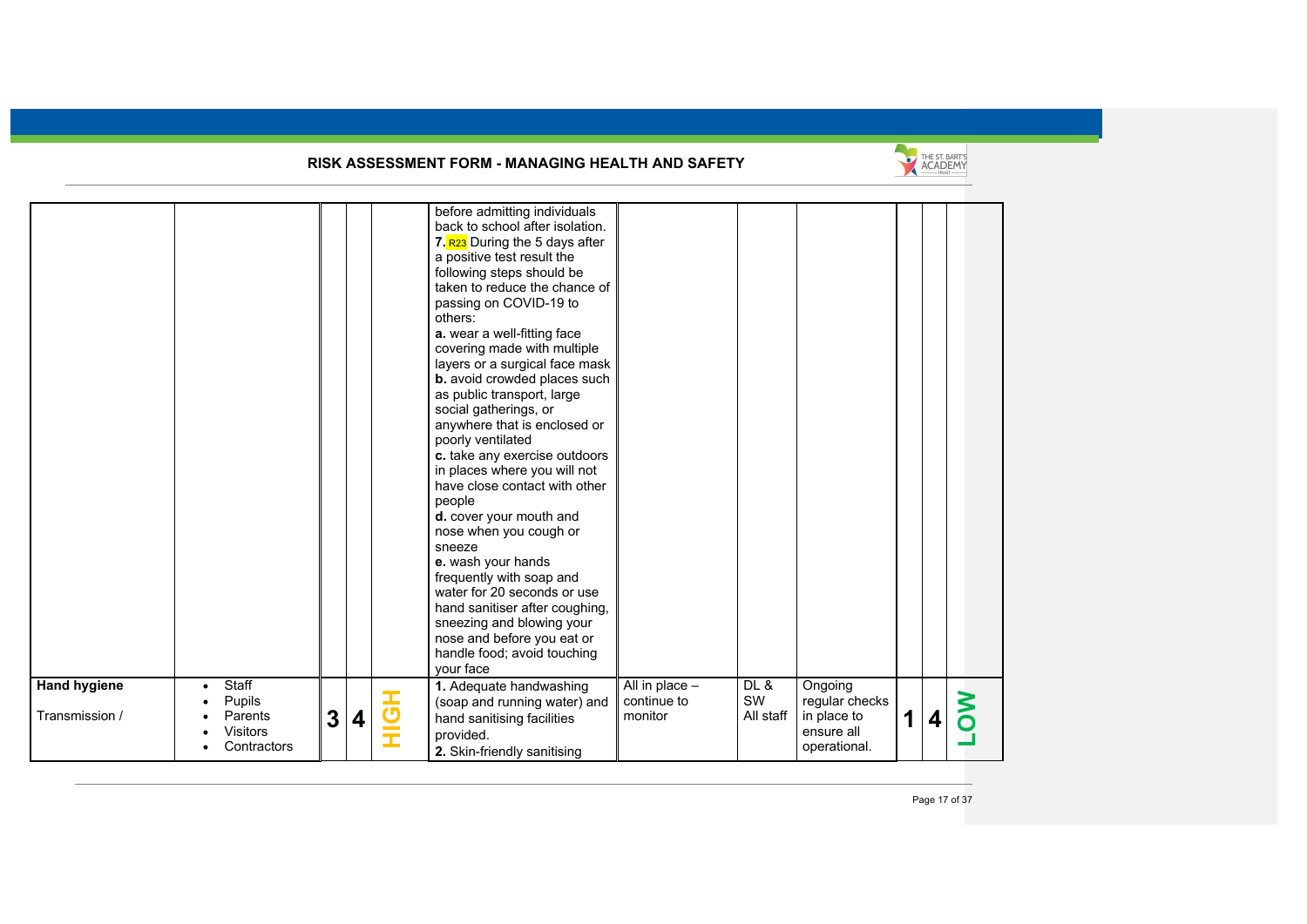

| Spread of Germs and      |                               | wipes used for pupils who       |  |  |  |
|--------------------------|-------------------------------|---------------------------------|--|--|--|
| <b>Novel Coronavirus</b> | Effects                       | may ingest hand sanitiser.      |  |  |  |
| (COVID-19)               | Mild flu symptoms             | 3. Hand dryers or disposable    |  |  |  |
|                          | Respiratory infection         | paper towels provided for       |  |  |  |
|                          | <b>Breathing difficulties</b> | drying hands.                   |  |  |  |
|                          | Asthma                        | 4. Waste bins with              |  |  |  |
|                          | Fatality                      | remote/foot operated lids and   |  |  |  |
|                          |                               | lined with a bin bag provided   |  |  |  |
|                          |                               | for paper towels disposal.      |  |  |  |
|                          |                               | 5. Visual aids displayed        |  |  |  |
|                          |                               | reminding pupils, staff, and    |  |  |  |
|                          |                               | visitors, parents to wash or    |  |  |  |
|                          |                               | sanitise their hands regularly. |  |  |  |
|                          |                               | 6. e-Bug resources to teach     |  |  |  |
|                          |                               | pupils and parents about        |  |  |  |
|                          |                               | hand hygiene used.              |  |  |  |
|                          |                               | 7. Talks given to children      |  |  |  |
|                          |                               | about hand hygiene.             |  |  |  |
|                          |                               | 8. Pupils using hand sanitiser  |  |  |  |
|                          |                               | are appropriately supervised    |  |  |  |
|                          |                               | to avoid ingestion.             |  |  |  |
|                          |                               | 9. Younger pupils and those     |  |  |  |
|                          |                               | with complex needs are          |  |  |  |
|                          |                               | supported to practice good      |  |  |  |
|                          |                               | hand cleaning.                  |  |  |  |
|                          |                               | 10. Hand sanitiser COSHH        |  |  |  |
|                          |                               | Assessment communicated         |  |  |  |
|                          |                               | to staff.                       |  |  |  |
|                          |                               | 11. Behaviour policies for      |  |  |  |
|                          |                               | hand hygiene communicated       |  |  |  |
|                          |                               | to staff, pupils and parents.   |  |  |  |
|                          |                               | 12. Where possible actions      |  |  |  |
|                          |                               |                                 |  |  |  |
|                          |                               | taken for behaviour             |  |  |  |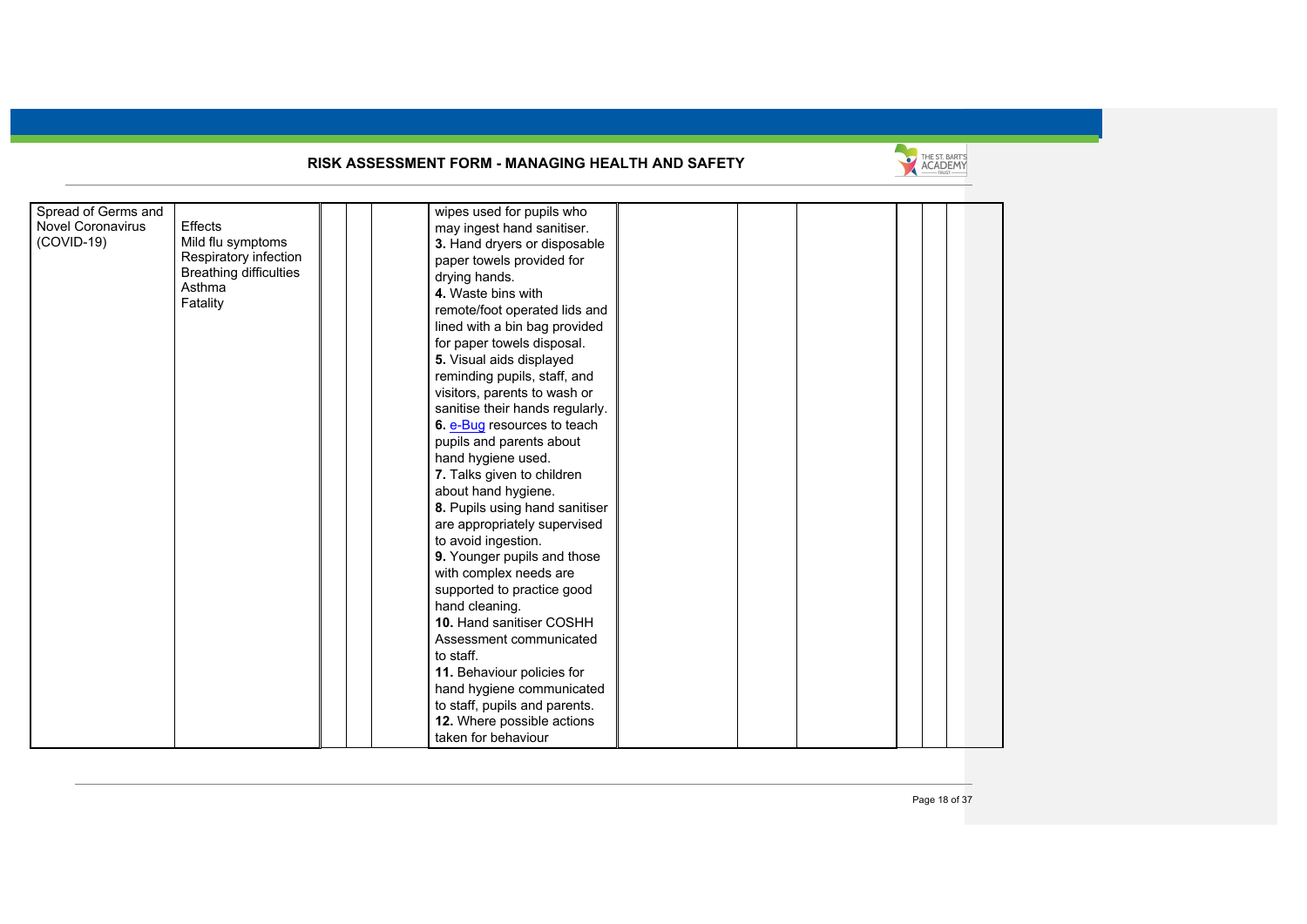

| <b>Respiratory hygiene</b><br>Transmission /<br>Spread of Germs and<br><b>Novel Coronavirus</b><br>$(COVID-19)$ | Staff<br>Pupils<br>Parents<br><b>Visitors</b><br>Contractors<br>Effects<br>Mild flu symptoms<br>Respiratory infection<br><b>Breathing difficulties</b><br>Asthma<br>Fatality | 3 | 4 | $\overline{\mathbf{C}}$ | management will not involve<br>touching a<br>pupil.<br>1. Adequate amounts of<br>tissues provided in occupied<br>areas.<br>2. Waste bins with<br>remote/foot operated lids and<br>lined with a bin bag provided<br>for used tissue and face<br>coverings<br>disposal.<br>3. Visual aids displayed<br>reminding pupils staff,<br>visitors, parents to follow the<br>'catch it, bin it, kill it'<br>approach. | In place - ensure<br>supplies are<br>available. | KS<br><b>SB</b>       | Ongoing                      | 1 | 4 |   |
|-----------------------------------------------------------------------------------------------------------------|------------------------------------------------------------------------------------------------------------------------------------------------------------------------------|---|---|-------------------------|-------------------------------------------------------------------------------------------------------------------------------------------------------------------------------------------------------------------------------------------------------------------------------------------------------------------------------------------------------------------------------------------------------------|-------------------------------------------------|-----------------------|------------------------------|---|---|---|
|                                                                                                                 |                                                                                                                                                                              |   |   | I                       | 4. Talks given to children<br>about good respiratory<br>hygiene.<br>5. Younger pupils and those<br>with complex needs<br>supported to practice good<br>respiratory hygiene.<br>6. Individual risk<br>assessments conducted for<br>pupils with complex needs<br>who struggle to maintain<br>good respiratory hygiene.                                                                                        |                                                 |                       |                              |   |   |   |
| Cleaning<br><b>Rooms</b><br><b>Shared spaces</b>                                                                | Staff<br>Pupils<br>Parents                                                                                                                                                   | 3 |   |                         | 1. A cleaning schedule<br>maintained for frequent<br>cleaning of rooms, equipment                                                                                                                                                                                                                                                                                                                           | Procedures in<br>place.                         | SG<br><b>DL</b><br>SW | Ongoing<br>weekly<br>fogging | 1 | 4 | ◠ |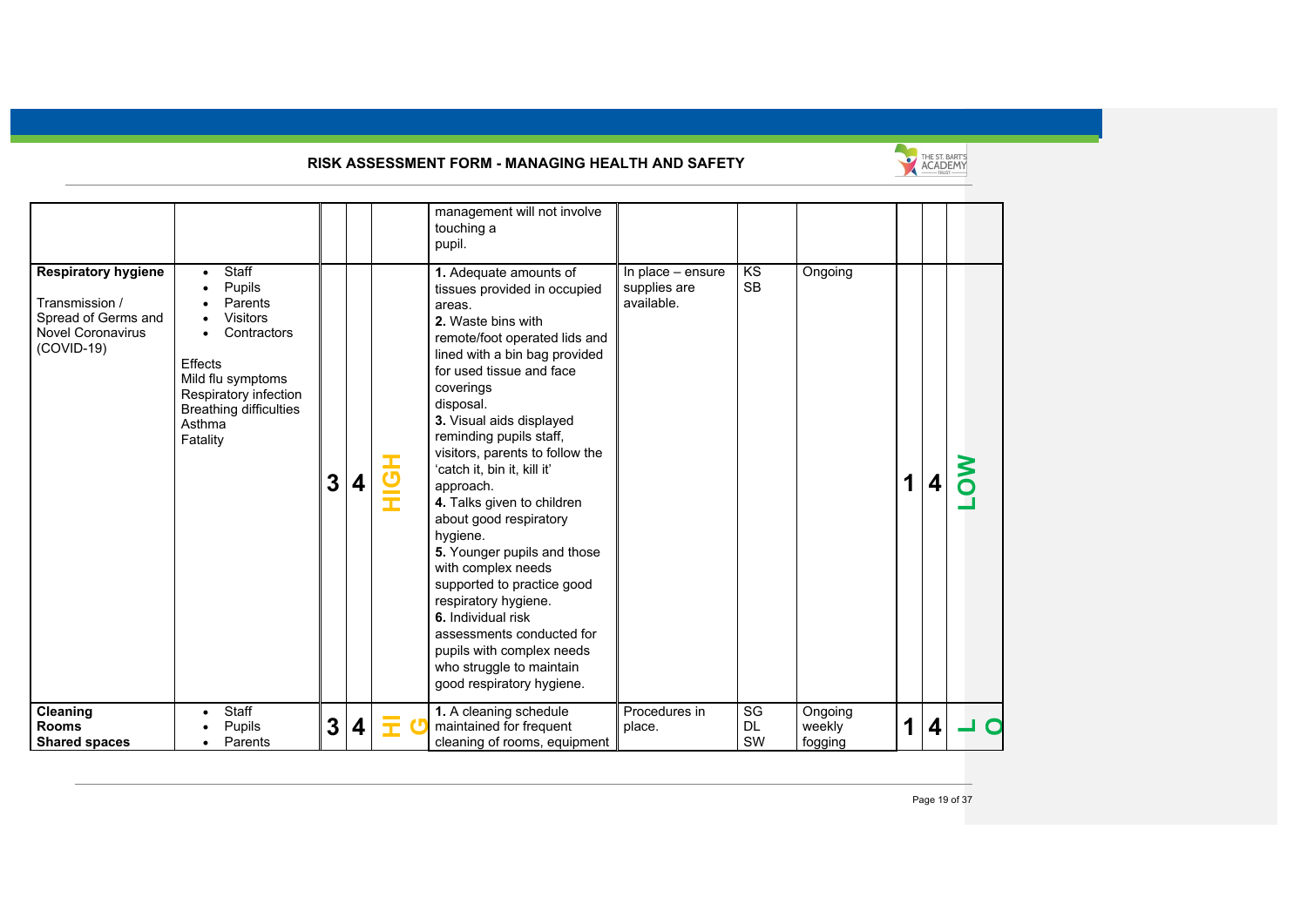

| <b>Materials</b>         | <b>Visitors</b>               | and materials using standard        | Fogging to         |  |  |
|--------------------------|-------------------------------|-------------------------------------|--------------------|--|--|
| <b>Equipment</b>         | Contractors                   | cleaning products, detergents       | continue weekly    |  |  |
|                          |                               | or anti-bacterial products.         | on a Friday to try |  |  |
| Transmission /           | <b>Effects</b>                | 2. Deep clean using fogging         | to reduce the risk |  |  |
| Spread of Germs and      | Mild flu symptoms             | equipment and disinfectant          | of infection.      |  |  |
| <b>Novel Coronavirus</b> | Respiratory infection         | solution at School Principal or     |                    |  |  |
| $(COVID-19)$             | <b>Breathing difficulties</b> | SBMAT CLT request.                  |                    |  |  |
|                          | Asthma                        | 3. Anti-bacterial wipes/sprays      |                    |  |  |
|                          | Fatality                      |                                     |                    |  |  |
|                          |                               | available and securely stored       |                    |  |  |
|                          | Effects of using              | to prevent pupil access.            |                    |  |  |
|                          | hazardous cleaning            | 4. Bins emptied frequently to       |                    |  |  |
|                          | substances                    | suit usage.                         |                    |  |  |
|                          | Irritation of skin and        | 5. Staff wear latex free gloves     |                    |  |  |
|                          | respiratory system,           | when cleaning and handling          |                    |  |  |
|                          | damage to eyes and            | waste such as used tissues          |                    |  |  |
|                          | internal organs               | and PPE and wash hands              |                    |  |  |
|                          |                               | after use.                          |                    |  |  |
|                          |                               | 6. Staff to read and follow         |                    |  |  |
|                          |                               |                                     |                    |  |  |
|                          |                               | cleaning and disinfecting           |                    |  |  |
|                          |                               | products COSHH                      |                    |  |  |
|                          |                               | Assessments.                        |                    |  |  |
|                          |                               | 7. Cleaning contractors             |                    |  |  |
|                          |                               | asked to provide copies of          |                    |  |  |
|                          |                               | their risk assessment for           |                    |  |  |
|                          |                               | managing exposure to                |                    |  |  |
|                          |                               | COVID-19.                           |                    |  |  |
|                          |                               | 8. School information sharing       |                    |  |  |
|                          |                               | with contracted cleaning            |                    |  |  |
|                          |                               | services to reduce exposure         |                    |  |  |
|                          |                               | to COVID-19.                        |                    |  |  |
|                          |                               |                                     |                    |  |  |
|                          |                               | 9. R <sub>23</sub> GermDefence is a |                    |  |  |
|                          |                               | useful website to identify          |                    |  |  |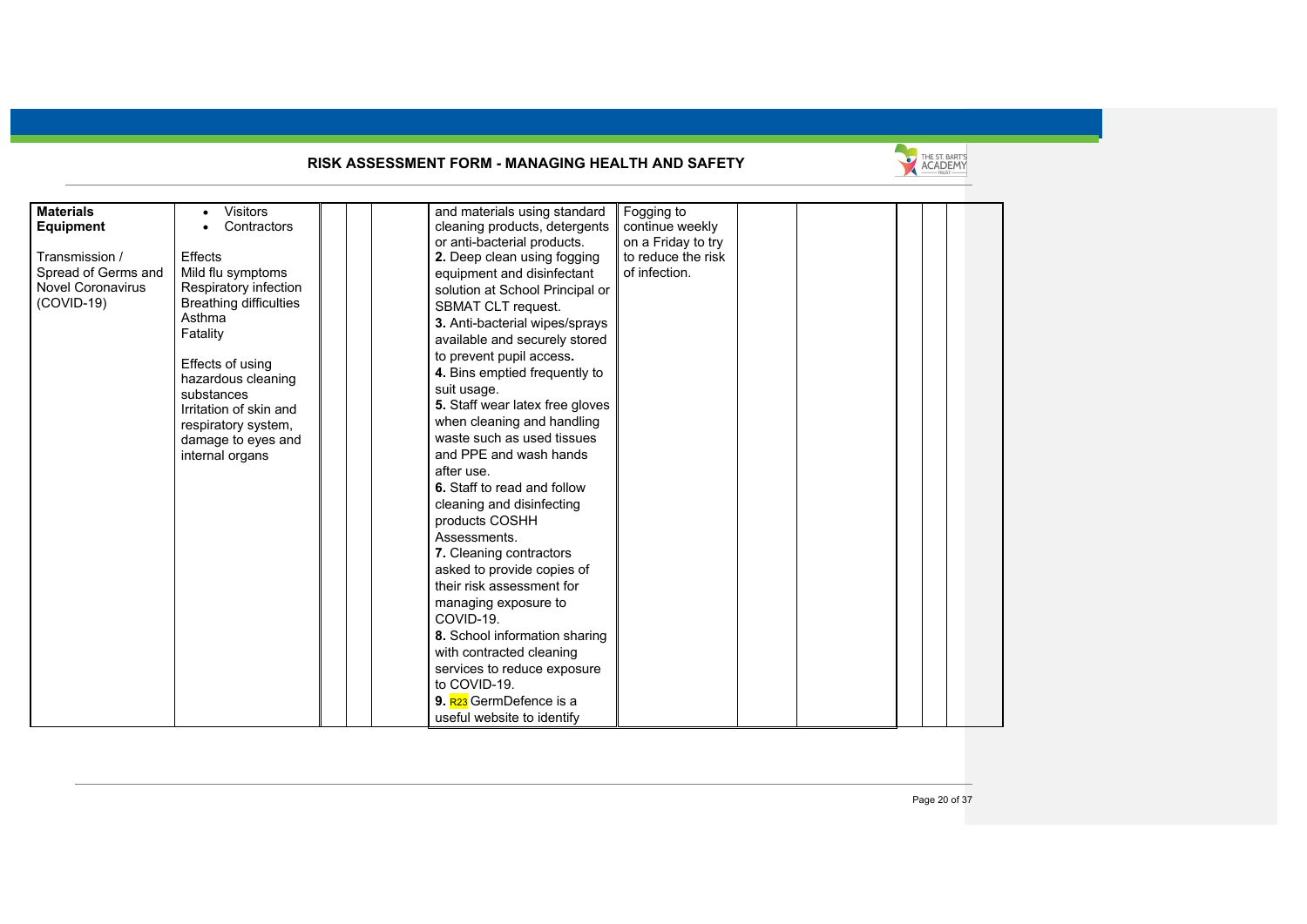

| ways to protect against<br>COVID-19.                                                                                                                                                                                                                                                                                                                                                                                                                                                                                                                                                                                                                                                                                                                                                                                                                                                                                                                                                                                                                                                                                                                                                                                                                                                                                                                                                                     |                              |  |  |  |  |  |
|----------------------------------------------------------------------------------------------------------------------------------------------------------------------------------------------------------------------------------------------------------------------------------------------------------------------------------------------------------------------------------------------------------------------------------------------------------------------------------------------------------------------------------------------------------------------------------------------------------------------------------------------------------------------------------------------------------------------------------------------------------------------------------------------------------------------------------------------------------------------------------------------------------------------------------------------------------------------------------------------------------------------------------------------------------------------------------------------------------------------------------------------------------------------------------------------------------------------------------------------------------------------------------------------------------------------------------------------------------------------------------------------------------|------------------------------|--|--|--|--|--|
| Staff<br>1. R <sub>23</sub> Staff recommended to<br>Ensure shared<br>Ongoing<br><b>Face coverings</b><br>SG<br>$\bullet$<br>Pupils<br>wear a face covering or face<br>and understood<br>All<br>Transmission /<br>Parents<br>visor (when exempt from<br>by all.<br>staff<br><b>Visitors</b><br>Spread of Germs and<br>wearing face coverings)<br><b>Novel Coronavirus</b><br>Contractors<br>when:<br>$\bullet$<br>$(COVID-19)$<br>a. away from the school in<br>Effects<br>enclosed or crowded spaces<br>Mild flu symptoms<br>with people they do not<br>Respiratory infection<br>normally meet.<br><b>Breathing difficulties</b><br><b>b.</b> in school in enclosed or<br>Asthma<br>crowded spaces with people<br>Fatality<br>they do not normally meet.<br>c. in contact with someone<br>considered at a higher risk of<br>becoming seriously unwell<br>from viruses.<br>ら<br>王<br>1<br>$\boldsymbol{3}$<br>$\boldsymbol{4}$<br>d. rates of transmission are<br>4<br>high and there are a lot of<br>virus's<br>e. tested positive to COVID-<br>19 or showing symptoms of a<br>virus.<br>2. Contractors, visitors,<br>parents required to wear face<br>coverings or face visors<br>(when exempt from wearing<br>face coverings) whilst inside<br>the school building in<br>crowded or enclosed spaces<br>during contact with staff and<br>pupils.<br>3. Supply of individually<br>wrapped face coverings | <b>NO</b><br>- 1<br>Deleted: |  |  |  |  |  |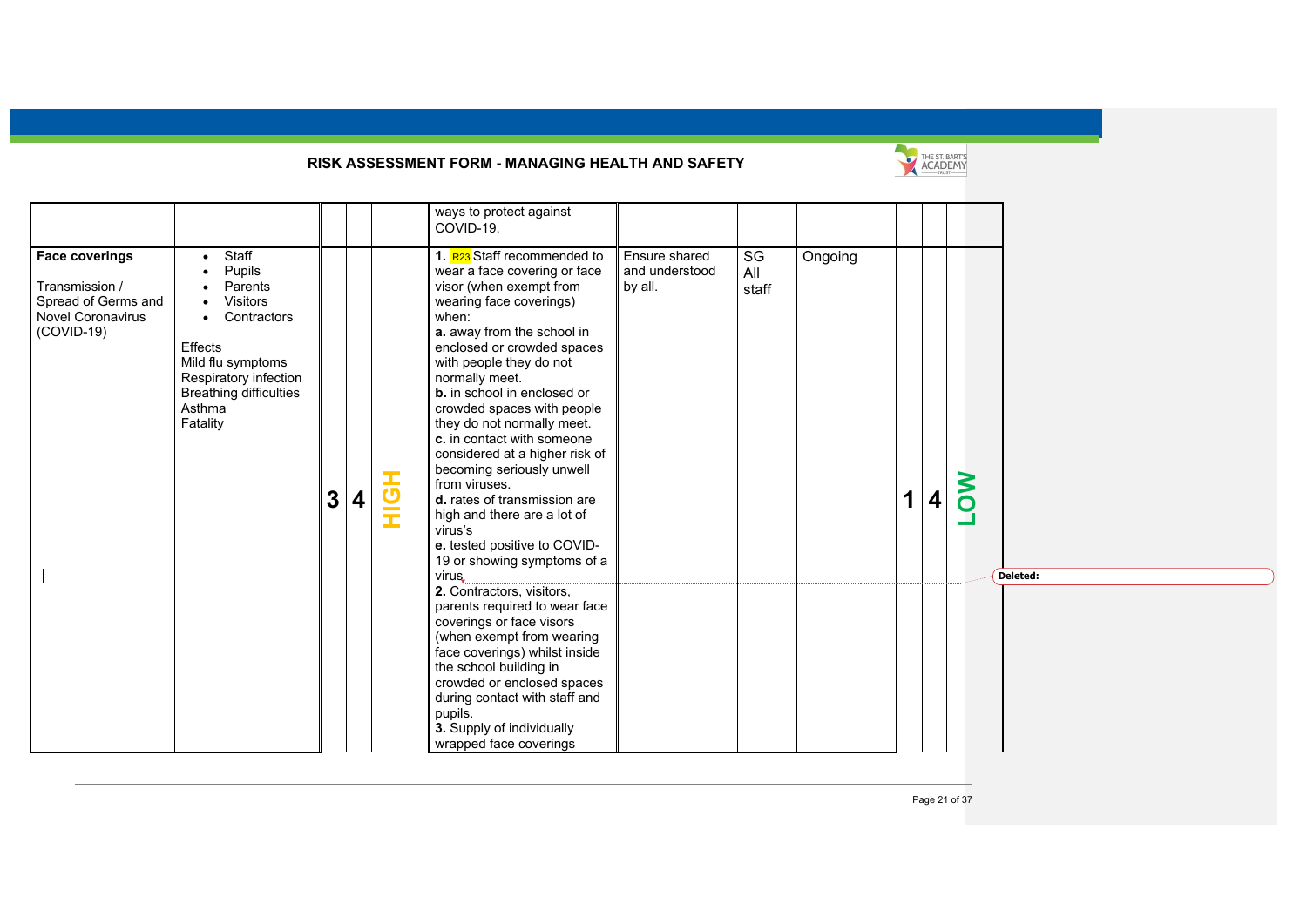

|  |  | available at reception for        |  |  |  |          |
|--|--|-----------------------------------|--|--|--|----------|
|  |  | parents, visitors and staff to    |  |  |  |          |
|  |  | wear.                             |  |  |  |          |
|  |  | 4. R <sub>23</sub> Users of face  |  |  |  |          |
|  |  | coverings recommended             |  |  |  |          |
|  |  | follow safe use guidance:         |  |  |  |          |
|  |  | a. wash hands with soap and       |  |  |  |          |
|  |  | water for 20 seconds or use       |  |  |  |          |
|  |  | hand sanitiser before putting     |  |  |  |          |
|  |  | on and after removing a face      |  |  |  |          |
|  |  | covering <b>b.</b> avoid touching |  |  |  |          |
|  |  | part of the face covering in      |  |  |  |          |
|  |  | contact with the mouth and        |  |  |  |          |
|  |  | nose, c. change face              |  |  |  |          |
|  |  | covering when damp or if          |  |  |  |          |
|  |  | touched on the part in contact    |  |  |  |          |
|  |  | with the mouth and nose <b>d.</b> |  |  |  |          |
|  |  | avoid taking off and putting      |  |  |  |          |
|  |  | on face coverings a lot in        |  |  |  |          |
|  |  | quick succession e. only          |  |  |  |          |
|  |  | handle the covering straps,       |  |  |  |          |
|  |  | ties or clips f. do not give      |  |  |  |          |
|  |  | used coverings to someone         |  |  |  |          |
|  |  | else to use g. single-use         |  |  |  |          |
|  |  | coverings to be disposed of       |  |  |  |          |
|  |  | carefully in a household          |  |  |  |          |
|  |  | waste bin and not recycled h.     |  |  |  |          |
|  |  | store reusable face coverings     |  |  |  |          |
|  |  | in a plastic bag until re-use or  |  |  |  |          |
|  |  | washing, i. if reusable, wash     |  |  |  | Deleted: |
|  |  | in line with manufacturer's       |  |  |  |          |
|  |  | instructions at the highest       |  |  |  |          |
|  |  | temperature appropriate for       |  |  |  |          |
|  |  | the fabric j. use a multiple      |  |  |  |          |
|  |  | layer fabric face covering that   |  |  |  |          |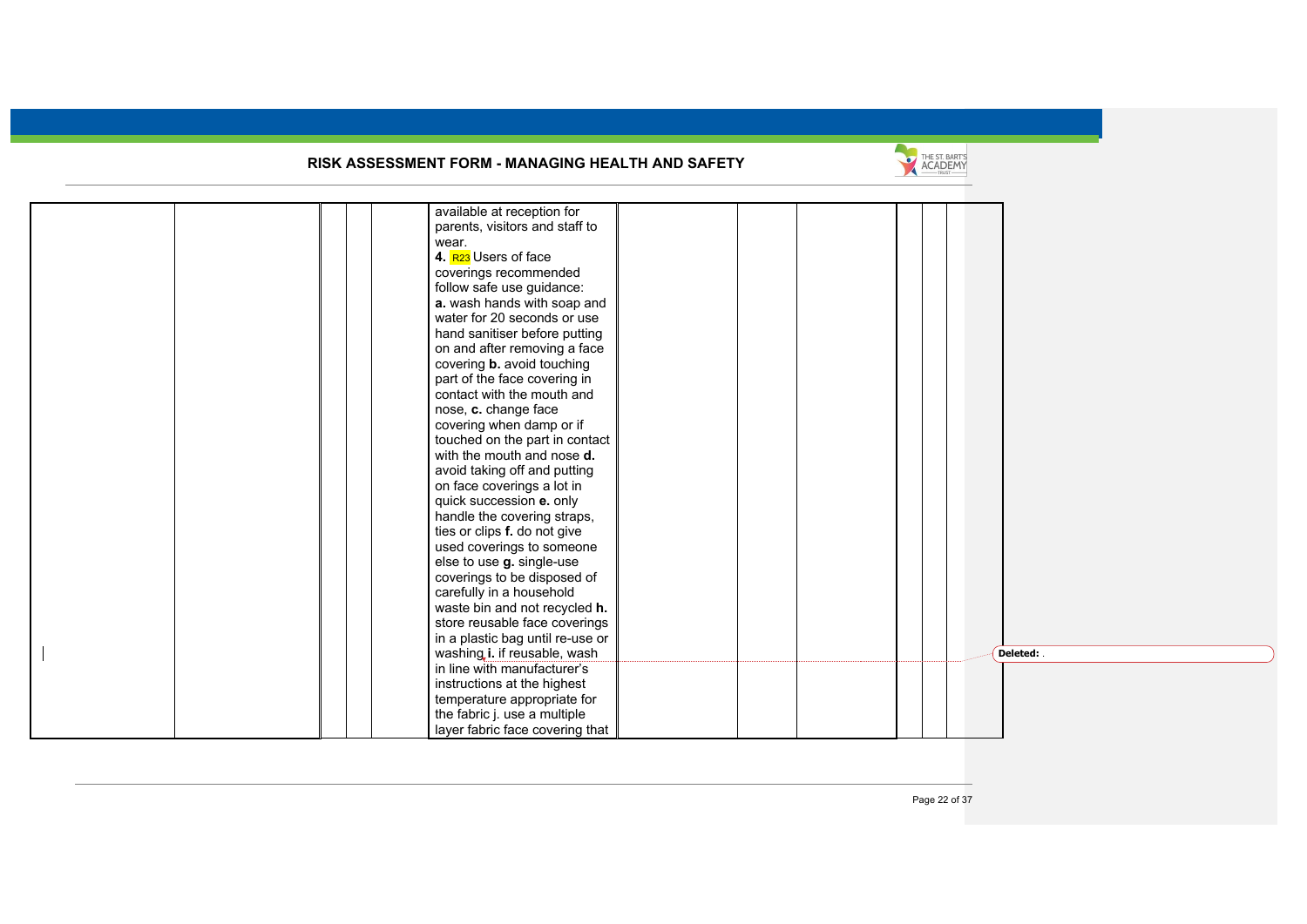

|                          |                               |   |           |     | fits well around the nose and                                |                     |    |         |  |          |
|--------------------------|-------------------------------|---|-----------|-----|--------------------------------------------------------------|---------------------|----|---------|--|----------|
|                          |                               |   |           |     | mouth                                                        |                     |    |         |  | Deleted: |
|                          |                               |   |           |     |                                                              |                     |    |         |  |          |
|                          |                               |   |           |     |                                                              |                     |    |         |  |          |
| Catering                 | Staff<br>$\bullet$            |   |           |     | 1. School Principal liaises                                  | Liaise with City    | SG | Ongoing |  |          |
|                          | Pupils<br>$\bullet$           |   |           |     | with catering providers to                                   | Catering to         | KS |         |  |          |
|                          |                               |   |           |     | ensure the kitchen can                                       | ensure fulfilment   |    |         |  |          |
| Missed meals             | Effects                       |   |           |     | remain fully open and food is                                | of food for pupils. |    |         |  |          |
|                          | Hunger<br>Depression          |   |           |     | prepared and delivered in line                               |                     |    |         |  |          |
|                          | Poor nutrition                |   |           |     | with any relevant sections of                                |                     |    |         |  |          |
|                          | Chronic illness               |   |           |     | the government's 'Working                                    |                     |    |         |  |          |
| Transmission /           | Poor performance              |   |           |     | safely during coronavirus                                    |                     |    |         |  |          |
| Spread of Germs and      | Delayed physical and          |   |           |     | (COVID-19)' guidance.                                        |                     |    |         |  |          |
| <b>Novel Coronavirus</b> | mental development            |   |           |     | 2. FSM or food parcels are                                   |                     |    |         |  |          |
| $(COVID-19)$             |                               |   |           |     | provided for eligible pupils<br>who are not attending school |                     |    |         |  |          |
|                          |                               |   |           |     | during term time where they:                                 |                     |    |         |  |          |
|                          | <b>Effects</b>                |   |           |     | - Are self-isolating.                                        |                     |    |         |  |          |
|                          | Mild flu symptoms             | 4 | $\vert$ 4 | HOH | - Have symptoms or a                                         |                     |    |         |  |          |
|                          | Respiratory infection         |   |           |     | positive test result.                                        |                     |    |         |  |          |
|                          | <b>Breathing difficulties</b> |   |           |     | - Are not attending as a result                              |                     |    |         |  |          |
|                          | Asthma                        |   |           |     | of local restrictions advised                                |                     |    |         |  |          |
|                          | Fatality                      |   |           |     | by the government.                                           |                     |    |         |  |          |
|                          |                               |   |           |     | 3. Catering contractors asked                                |                     |    |         |  |          |
|                          |                               |   |           |     | to provide copies of their risk                              |                     |    |         |  |          |
|                          |                               |   |           |     | assessment for managing                                      |                     |    |         |  |          |
|                          |                               |   |           |     | exposure to COVID-19.                                        |                     |    |         |  |          |
|                          |                               |   |           |     | 4. School information sharing                                |                     |    |         |  |          |
|                          |                               |   |           |     | with contracted catering                                     |                     |    |         |  |          |
|                          |                               |   |           |     | services to reduce exposure                                  |                     |    |         |  |          |
|                          |                               |   |           |     | to COVID-19.                                                 |                     |    |         |  |          |
|                          |                               |   |           |     | 5. Plates and cutlery                                        |                     |    |         |  |          |
|                          |                               |   |           |     | thoroughly washed at 70°C                                    |                     |    |         |  |          |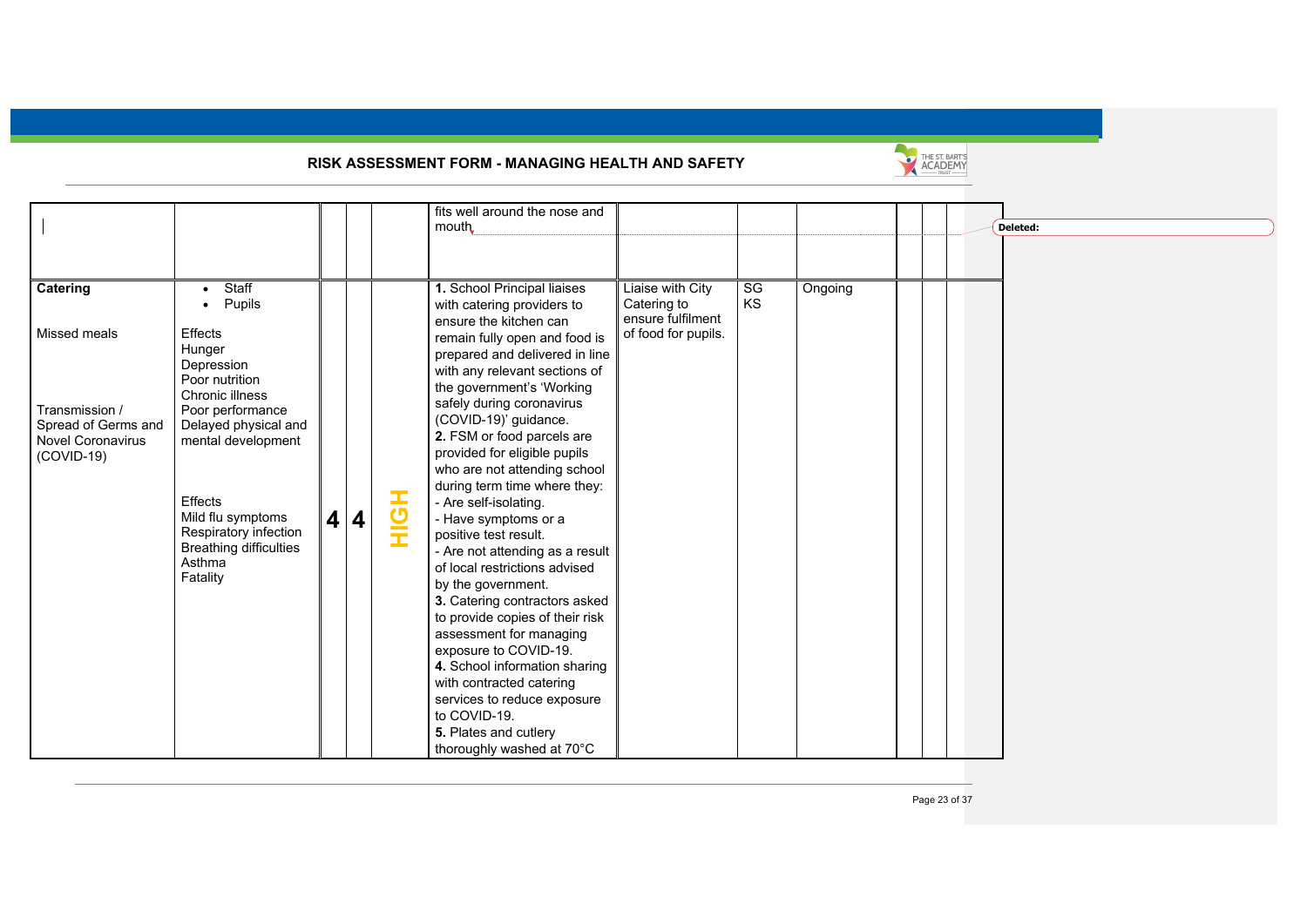

|                        |                                                                                            |   |              |     | between each use.<br>6. Tables regularly cleaned /<br>disinfected by staff.<br>7. Staff wash hands for at<br>least 20 seconds with soap<br>and water before serving<br>food and before/after<br>cleaning down.                                                                                                                                                                                                                                                                                                                                 |                                          |                 |                           |  |  |
|------------------------|--------------------------------------------------------------------------------------------|---|--------------|-----|------------------------------------------------------------------------------------------------------------------------------------------------------------------------------------------------------------------------------------------------------------------------------------------------------------------------------------------------------------------------------------------------------------------------------------------------------------------------------------------------------------------------------------------------|------------------------------------------|-----------------|---------------------------|--|--|
| <b>Remote learning</b> | Pupils<br>$\bullet$<br><b>Effects</b><br>Loss of learning<br>Loss of social<br>development | 4 | $\mathbf{3}$ | HOH | 1. R23 Remote learning is<br>provided for pupils who are<br>following clinical or<br>government guidance to<br>avoid contact with others and<br>where possible stay at home,<br>e.g. where they are COVID-<br>19 positive or are unwell and<br>have a high temperature. All<br>such pupils not physically<br>unwell are given access to<br>remote education as soon as<br>reasonably practicable.<br>2. School provision of remote<br>education equipment and<br>learning resources in<br>accordance with Department<br>of Education guidance. | Procedures in<br>place when<br>required. | <b>MW</b><br>PC | In place when<br>required |  |  |

Page 24 of 37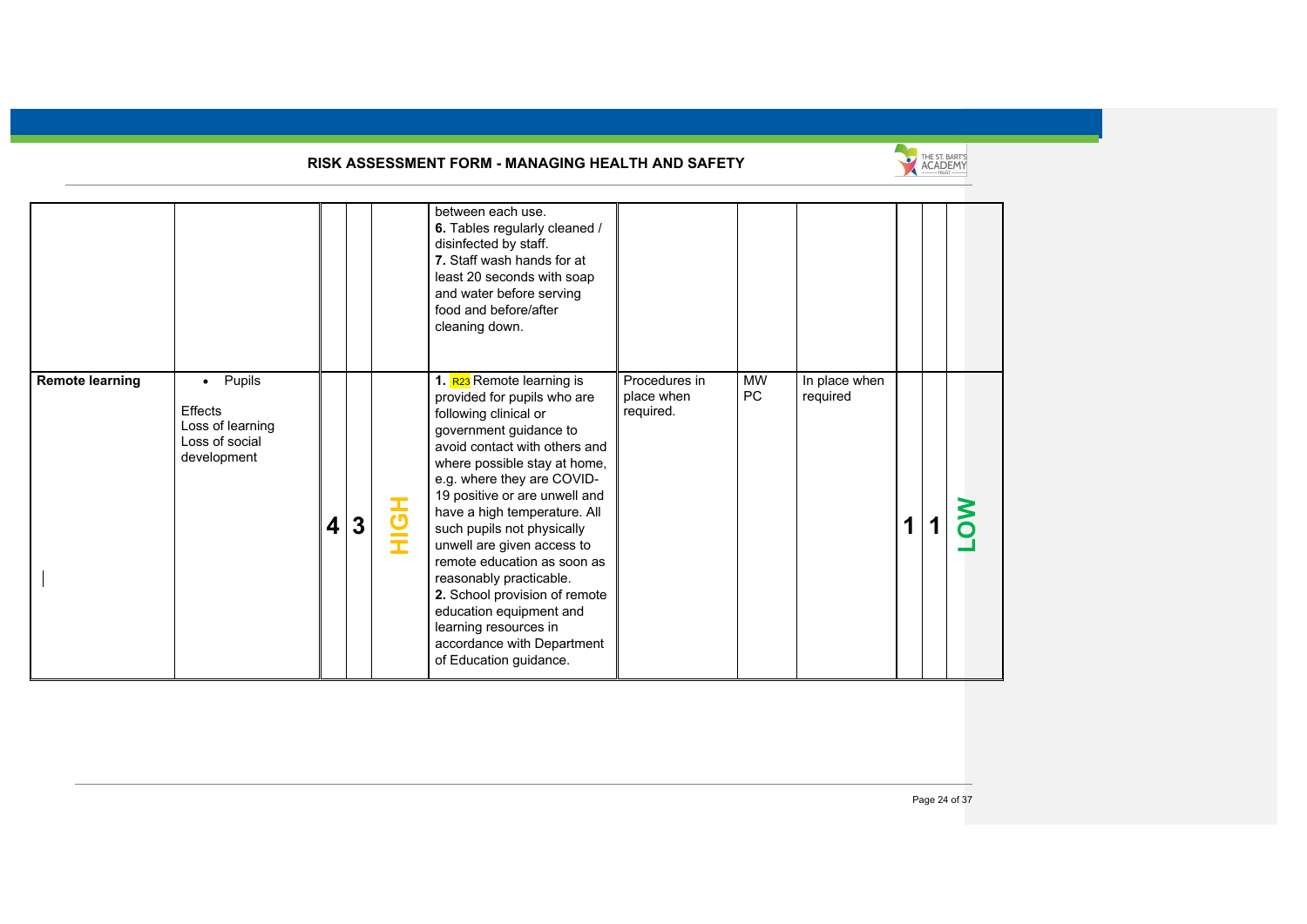

| <b>Ventilation</b>       | Staff<br>$\bullet$            |   |   |     | 1. Use outside space                   | All staff to note | All staff | Ongoing |   |  |
|--------------------------|-------------------------------|---|---|-----|----------------------------------------|-------------------|-----------|---------|---|--|
|                          | Pupils                        |   |   |     | wherever appropriate.                  |                   |           |         |   |  |
| Transmission /           | Parents                       |   |   |     | 2. Particular consideration is         |                   |           |         |   |  |
| Spread of Germs and      | <b>Visitors</b>               |   |   |     | given to ventilation and the           |                   |           |         |   |  |
| <b>Novel Coronavirus</b> | Contractors                   |   |   |     | size of the room when                  |                   |           |         |   |  |
| (COVID-19)               |                               |   |   |     | hosting events where visitors          |                   |           |         |   |  |
|                          | Effects                       |   |   |     | such as parents are on site,           |                   |           |         |   |  |
|                          | Mild flu symptoms             |   |   |     | e.g. school productions.               |                   |           |         |   |  |
|                          | Respiratory infection         |   |   |     | 3. Annual inspections are              |                   |           |         |   |  |
|                          | <b>Breathing difficulties</b> |   |   |     | carried out of ventilation             |                   |           |         |   |  |
|                          | Asthma                        |   |   |     | systems in accordance with             |                   |           |         |   |  |
|                          | Fatality                      |   |   |     | manufacturer's                         |                   |           |         |   |  |
|                          |                               |   |   |     | recommendations to confirm             |                   |           |         |   |  |
|                          |                               |   |   |     | fully operational.                     |                   |           |         |   |  |
|                          |                               |   |   |     | 4. All ventilation systems             |                   |           |         |   |  |
|                          |                               |   |   |     | remain energised in normal             |                   |           |         |   |  |
|                          |                               |   |   |     | operating mode.                        |                   |           |         |   |  |
|                          |                               |   |   |     | 5. Where mechanical                    |                   |           |         | 1 |  |
|                          |                               | 3 | 4 | HQH | ventilation is used, re-               |                   |           |         |   |  |
|                          |                               |   |   |     | circulatory systems are                |                   |           |         |   |  |
|                          |                               |   |   |     | adjusted to full fresh air             |                   |           |         |   |  |
|                          |                               |   |   |     | where possible.                        |                   |           |         |   |  |
|                          |                               |   |   |     | 6. R <sub>23</sub> Where possible, the |                   |           |         |   |  |
|                          |                               |   |   |     | windows and trickle vents in           |                   |           |         |   |  |
|                          |                               |   |   |     | windows of occupied rooms              |                   |           |         |   |  |
|                          |                               |   |   |     | are open. In cold weather,             |                   |           |         |   |  |
|                          |                               |   |   |     | where this causes issues with          |                   |           |         |   |  |
|                          |                               |   |   |     | thermal comfort, the following         |                   |           |         |   |  |
|                          |                               |   |   |     | mitigations are put in place           |                   |           |         |   |  |
|                          |                               |   |   |     | where possible:                        |                   |           |         |   |  |
|                          |                               |   |   |     | - Classrooms are rearranged            |                   |           |         |   |  |
|                          |                               |   |   |     | to minimise the discomfort             |                   |           |         |   |  |
|                          |                               |   |   |     | caused by draughts from                |                   |           |         |   |  |
|                          |                               |   |   |     | open windows, e.g. by                  |                   |           |         |   |  |
|                          |                               |   |   |     | moving desks and chairs                |                   |           |         |   |  |
|                          |                               |   |   |     | - High level windows are               |                   |           |         |   |  |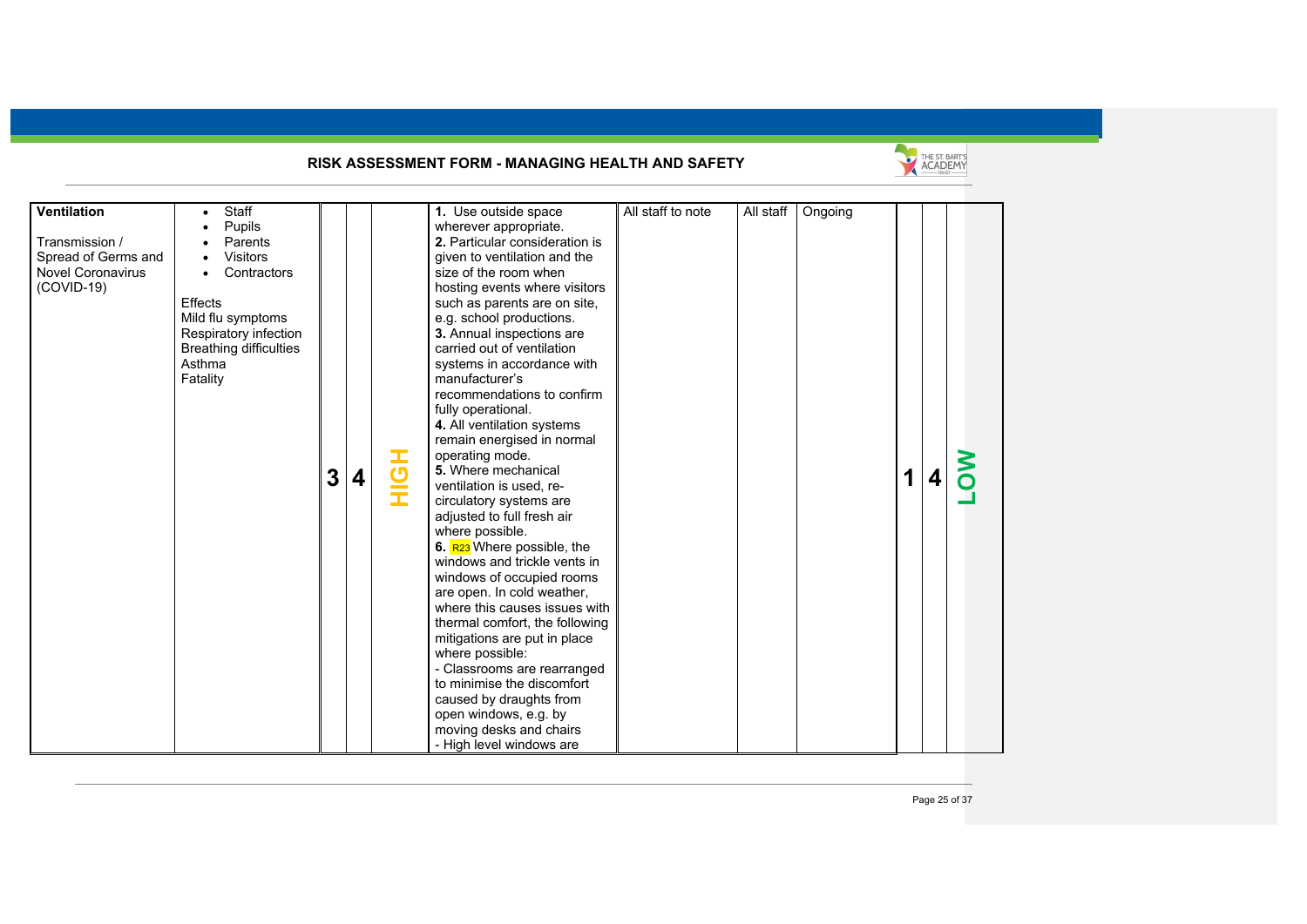

|  | opened in preference to low   |  |  |  |
|--|-------------------------------|--|--|--|
|  | level windows, to reduce      |  |  |  |
|  | draughts                      |  |  |  |
|  | - Ventilation is increased    |  |  |  |
|  | while the space is            |  |  |  |
|  | unoccupied, e.g. during break |  |  |  |
|  | and lunchtimes                |  |  |  |
|  | - Additional indoor clothing  |  |  |  |
|  | worn by pupils and staff in   |  |  |  |
|  | cooler temperatures           |  |  |  |
|  | - Heating used as necessary   |  |  |  |
|  | to ensure comfort levels are  |  |  |  |
|  |                               |  |  |  |
|  | maintained in occupied        |  |  |  |
|  | spaces                        |  |  |  |
|  | 7. CO2 monitors provided by   |  |  |  |
|  | the DfE help to assess how    |  |  |  |
|  | well-ventilated spaces in the |  |  |  |
|  | school are, and find a good   |  |  |  |
|  | balance of ventilation and    |  |  |  |
|  | thermal comfort.              |  |  |  |
|  | 8. To avoid inaccurate        |  |  |  |
|  | readings, CO2 monitors are    |  |  |  |
|  | placed:                       |  |  |  |
|  | - At head height when         |  |  |  |
|  | seated.                       |  |  |  |
|  | - Away from ventilation       |  |  |  |
|  | outlets, such as grilles or   |  |  |  |
|  | windows.                      |  |  |  |
|  | - At least 0.5 metres away    |  |  |  |
|  | from occupants of the space   |  |  |  |
|  | being monitored.              |  |  |  |
|  | 9. The school maintains       |  |  |  |
|  | where possible a consistent   |  |  |  |
|  | CO2 monitor reading value of  |  |  |  |
|  | 800ppm or under.              |  |  |  |
|  | 10. Where the CO2 monitor     |  |  |  |
|  |                               |  |  |  |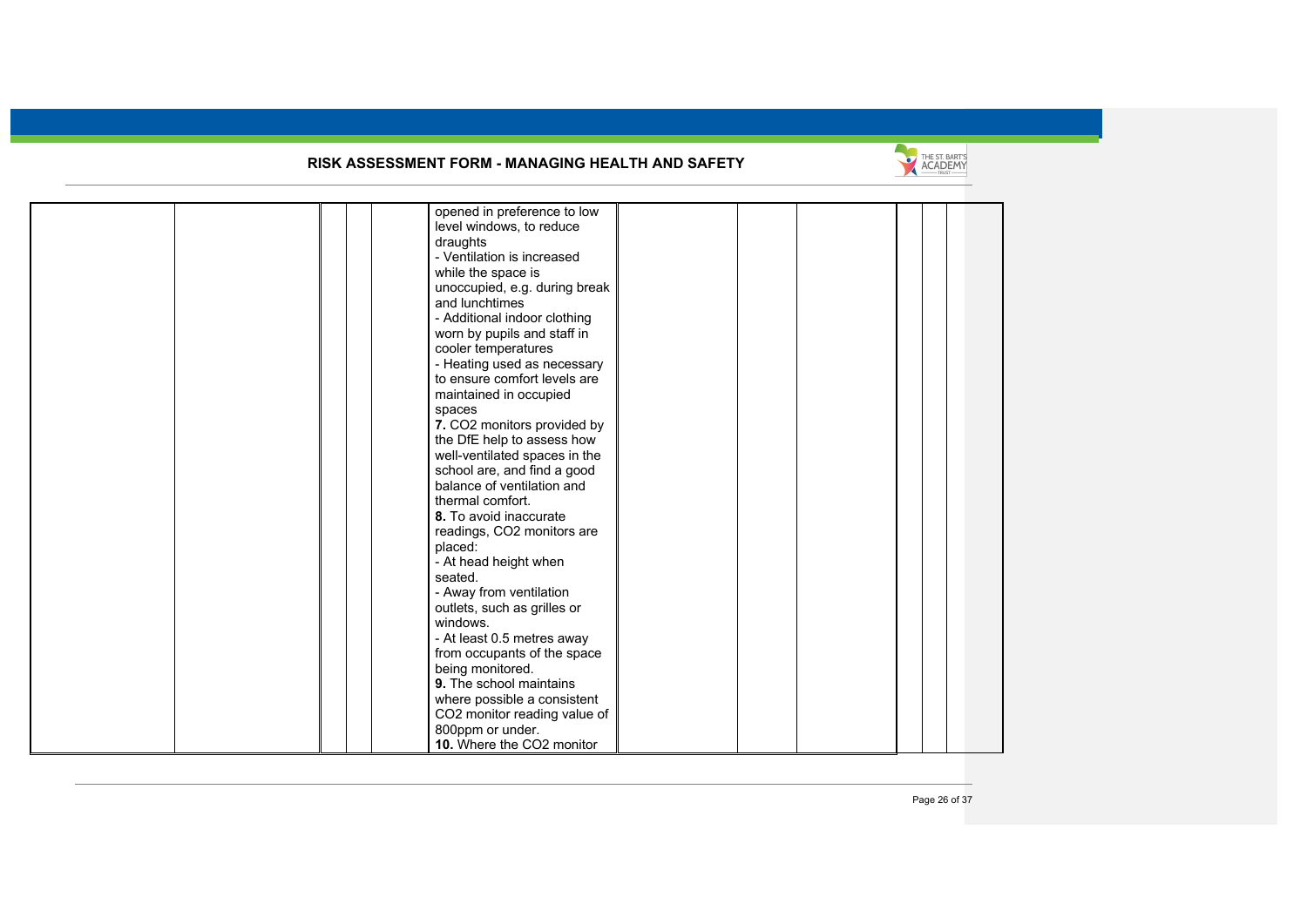

|                                                                                                    |                                                                                                                                                                                                        |   |   |     | reading exceeds 800ppm,<br>ventilation is increased in the<br>necessary spaces.<br>11. School Principal<br>considers the use of air<br>cleaning units where<br>consistently high CO2<br>readings of 1,500 particles<br>per million (ppm) or higher for<br>at least one week while the<br>room is occupied and where<br>increasing ventilation such as<br>opening of windows and<br>doors is not possible.                                                                                                                                                                                     |                                                                |                 |                            |   |   |  |
|----------------------------------------------------------------------------------------------------|--------------------------------------------------------------------------------------------------------------------------------------------------------------------------------------------------------|---|---|-----|-----------------------------------------------------------------------------------------------------------------------------------------------------------------------------------------------------------------------------------------------------------------------------------------------------------------------------------------------------------------------------------------------------------------------------------------------------------------------------------------------------------------------------------------------------------------------------------------------|----------------------------------------------------------------|-----------------|----------------------------|---|---|--|
| Communication<br>Transmission /<br>Spread of Germs and<br><b>Novel Coronavirus</b><br>$(COVID-19)$ | Staff<br>$\bullet$<br>Pupils<br>Parents<br><b>Visitors</b><br>Contractors<br>$\bullet$<br>Effects<br>Mild flu symptoms<br>Respiratory infection<br><b>Breathing difficulties</b><br>Asthma<br>Fatality | 3 | 4 | HOH | 1. School Principal puts into<br>place any actions or<br>precautions advised by the<br>DfE's helpline or local HPT if<br>necessary.<br>2. School Principal liaises<br>with the LA where necessary<br>and any local guidance to<br>staff and the Trust Central<br>Team where required.<br>3. The school's website is<br>kept up-to-date with any<br>important information<br>regarding the running of the<br>school during the coronavirus<br>pandemic, e.g. local<br>arrangements.<br>4. Staff and parents are<br>informed of the requirement<br>for parents to make meeting<br>appointments. | Procedures in<br>place ready to be<br>followed if<br>required. | SG<br><b>KS</b> | Ongoing $-$ as<br>required | 1 | 4 |  |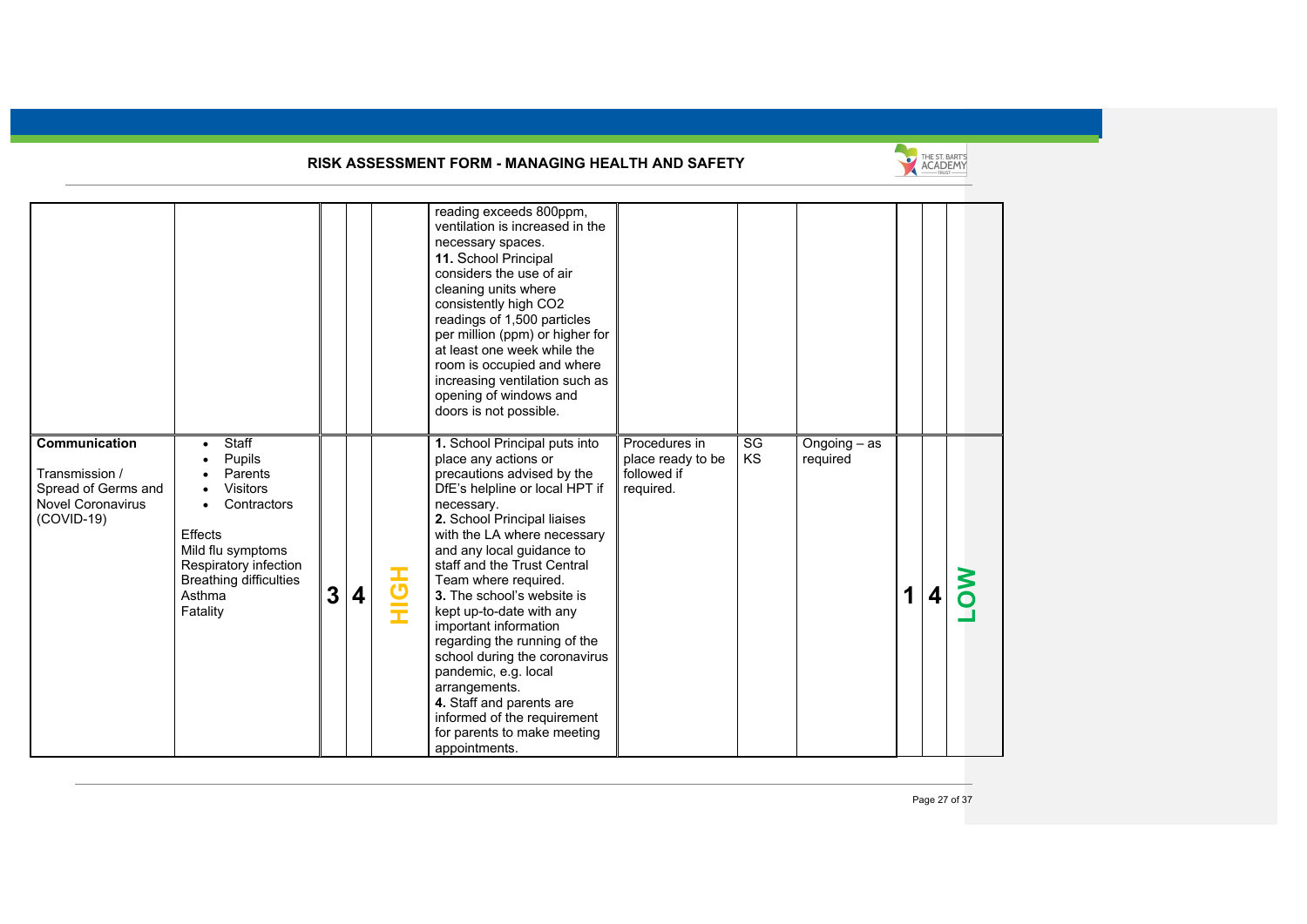

|                                                                                                                                                 |                                                                                                                                              |   |   |     | 5. School Principal liaises<br>with the Trust CLT about<br>possible arrangements for<br>running the school during the<br>coronavirus pandemic, where<br>necessary.<br>6. The SLT is actively present<br>around the school monitor<br>COVID-19 safe practice and<br>to provide additional support,<br>advice and reassurance.<br>7. School information sharing<br>with contracted catering and<br>cleaning services to reduce<br>exposure to COVID-19.<br>8. GOV.UK template letter<br>provided on the advice of the<br>health protection team is sent<br>to parents and staff if<br>needed. |                                                              |                        |                        |   |        |
|-------------------------------------------------------------------------------------------------------------------------------------------------|----------------------------------------------------------------------------------------------------------------------------------------------|---|---|-----|---------------------------------------------------------------------------------------------------------------------------------------------------------------------------------------------------------------------------------------------------------------------------------------------------------------------------------------------------------------------------------------------------------------------------------------------------------------------------------------------------------------------------------------------------------------------------------------------|--------------------------------------------------------------|------------------------|------------------------|---|--------|
| <b>Providing personal</b><br>or intimate care to<br>pupils<br>Transmission /<br>Spread of Germs and<br><b>Novel Coronavirus</b><br>$(COVID-19)$ | Staff<br>Pupils<br>$\bullet$<br>Effects<br>Mild flu symptoms<br>Respiratory infection<br><b>Breathing difficulties</b><br>Asthma<br>Fatality | 4 | 4 | HOH | 1. Formally identified clinically<br>extremely vulnerable or<br>clinically vulnerable staff<br>advised not to provide close<br>contact personal or intimate<br>care<br>2. PPE provided for staff use<br>includes disposable latex free<br>gloves, disposable apron,<br>fluid resistant surgical face<br>mask, face visor or safety<br>goggles.<br>3. Staff providing personal or<br>intimate care instructed on<br>the safe "donning and<br>doffing" of PPE.                                                                                                                                | All procedures<br>have been<br>reviewed and are<br>in place. | <b>NW</b><br><b>KS</b> | Ongoing as<br>required | 2 | i<br>A |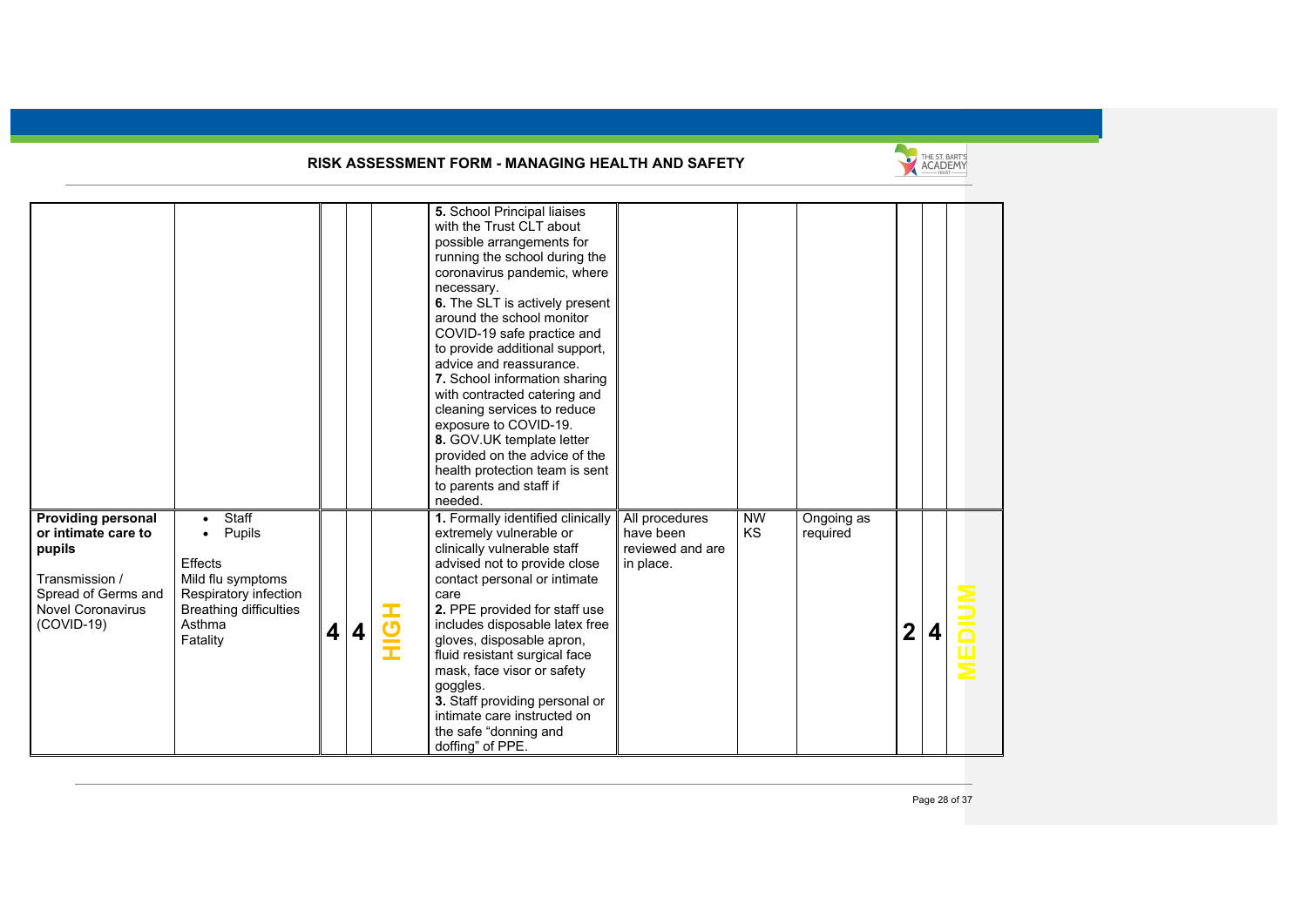

|                                                                                                               |                                                                                                                                          |                              |   | 4. Review of Care Plans for<br>pupils who spit uncontrollably<br>or use saliva as a sensory<br>stimulant to assess PPE<br>requirements based on<br>individual circumstances.<br>5. Hand washing or sanitising<br>by staff and pupils receiving<br>support before and after care<br>is provided.<br>6. When working with a child<br>and close contact (less than<br>2-metres) cannot be avoided<br>staff wear face visors.                                                                                                                                                  |                                                                     |                                                  |         |             |  |
|---------------------------------------------------------------------------------------------------------------|------------------------------------------------------------------------------------------------------------------------------------------|------------------------------|---|----------------------------------------------------------------------------------------------------------------------------------------------------------------------------------------------------------------------------------------------------------------------------------------------------------------------------------------------------------------------------------------------------------------------------------------------------------------------------------------------------------------------------------------------------------------------------|---------------------------------------------------------------------|--------------------------------------------------|---------|-------------|--|
| <b>Providing first aid</b><br>Transmission /<br>Spread of Germs and<br><b>Novel Coronavirus</b><br>(COVID-19) | Staff<br>Casualty<br><b>Effects</b><br>Mild flu symptoms<br>Respiratory infection<br><b>Breathing difficulties</b><br>Asthma<br>Fatality | $\overline{\mathbf{4}}$<br>4 | ᆂ | 1. Formally identified clinically<br>extremely vulnerable or<br>clinically vulnerable staff<br>advised not to provide first<br>aid.<br>2. First aiders wash/sanitise<br>hands before and after<br>treating a casualty.<br>3. Disposable gloves,<br>disposable apron, fluid<br>resistant surgical mask worn<br>when administering first aid<br>to a symptomatic individual.<br>4. Safety goggles or face<br>visor worn where there is a<br>risk of respiratory droplets<br>splashing into eyes due to<br>repeated coughing or<br>vomiting.<br>5. First aiders instructed on | All First Aid<br>trained staff to<br>note and follow<br>procedures. | SG<br>KS<br>All first<br>Aid<br>Trained<br>staff | Ongoing | $\mathbf 2$ |  |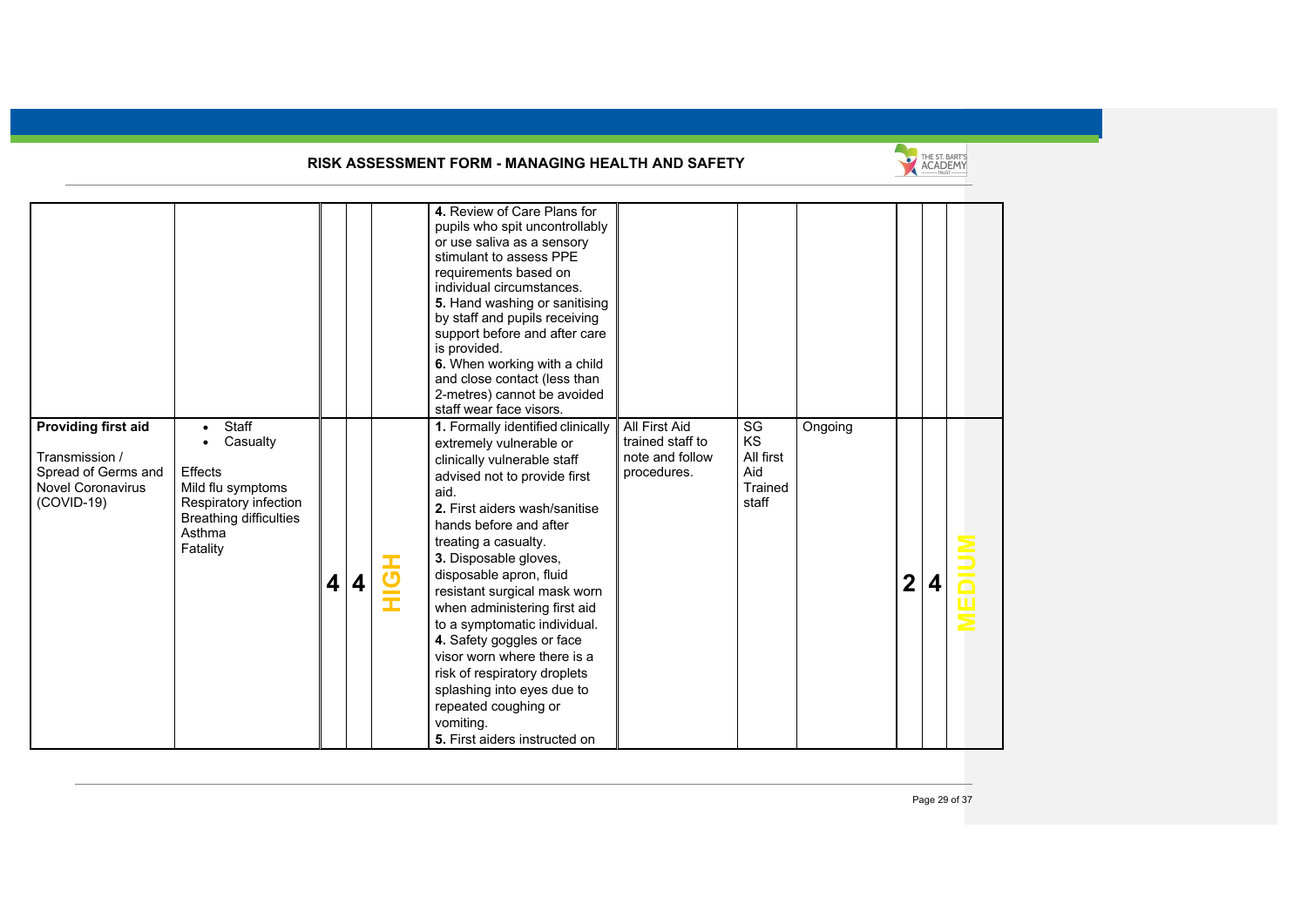

|                                                                                                                                                                                          |                                                                                                                                                           |                         |                  |     | the safe "donning and<br>doffing" of PPE.<br>6. When performing CPR<br>phone an ambulance and use<br>compression only CPR until<br>the ambulance arrives.<br>7. If a decision is made to<br>perform mouth-to-mouth<br>ventilation, use a<br>resuscitation face shield<br>where available.<br>8. In an emergency 999 to be<br>called and the emergency<br>services advised if the injured<br>person is showing COVID-19<br>symptoms.<br>9. Assessment of First Aid<br>requirements reviewed.<br>10. If the casualty is capable,<br>tell them to do things for you. |                   |           |         |              |   |  |
|------------------------------------------------------------------------------------------------------------------------------------------------------------------------------------------|-----------------------------------------------------------------------------------------------------------------------------------------------------------|-------------------------|------------------|-----|-------------------------------------------------------------------------------------------------------------------------------------------------------------------------------------------------------------------------------------------------------------------------------------------------------------------------------------------------------------------------------------------------------------------------------------------------------------------------------------------------------------------------------------------------------------------|-------------------|-----------|---------|--------------|---|--|
| <b>Staff administration</b><br>of medicines or<br>supervision of<br>pupils who self-<br>administer.<br>Transmission /<br>Spread of Germs and<br><b>Novel Coronavirus</b><br>$(COVID-19)$ | Staff<br>$\bullet$<br>Pupils<br>$\bullet$<br>Effects<br>Mild flu symptoms<br>Respiratory infection<br><b>Breathing difficulties</b><br>Asthma<br>Fatality | $\overline{\mathbf{4}}$ | $\boldsymbol{4}$ | HOH | 1. Staff to wash/sanitise<br>hands before and after<br>administering medication to<br>each pupil.                                                                                                                                                                                                                                                                                                                                                                                                                                                                 | All staff to note | All Staff | Ongoing | $\mathbf{2}$ | 4 |  |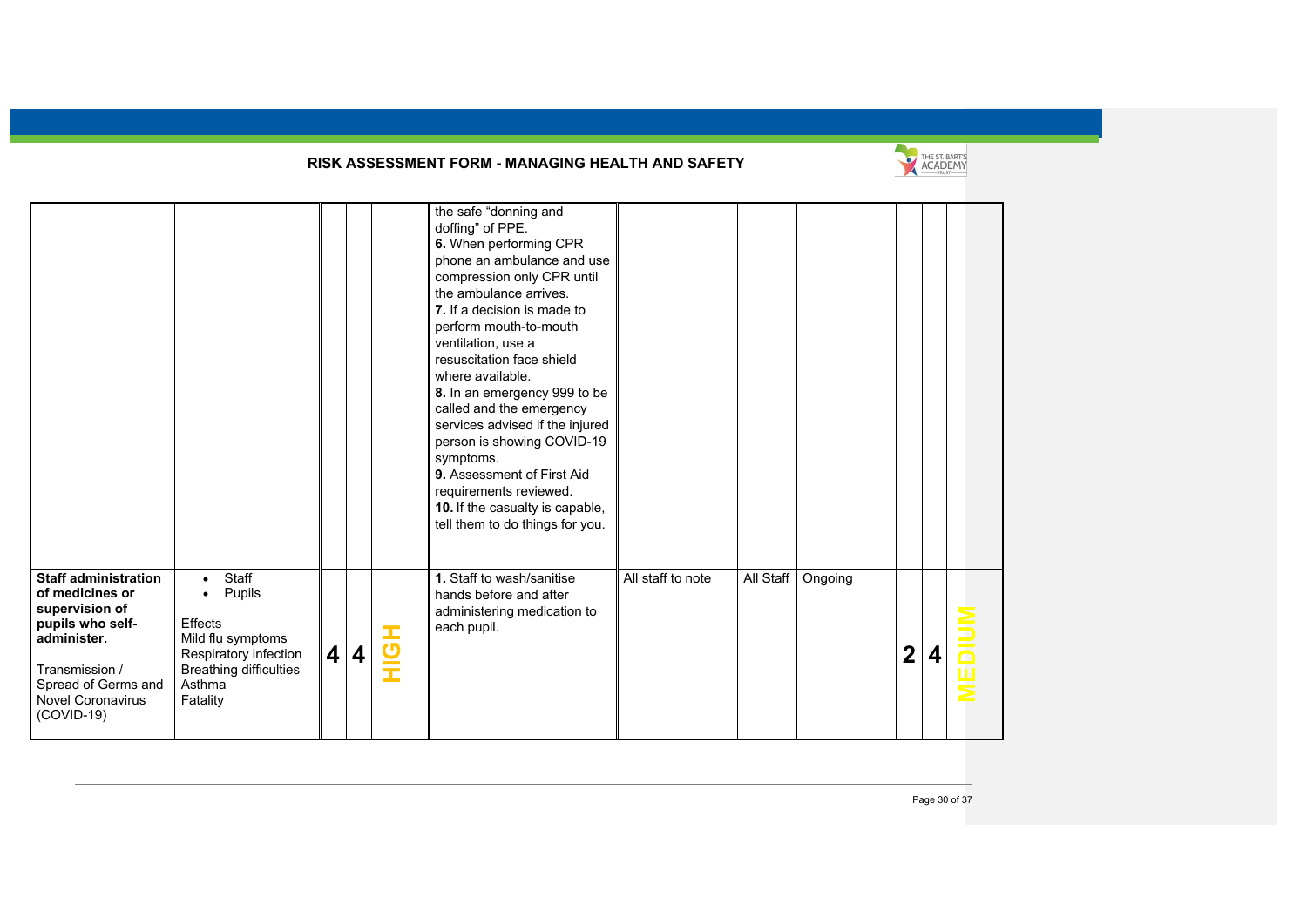

| <b>Transport of pupils</b> | <b>Staff</b><br>$\bullet$     |   |   |        | 1. Transport arrangements                              | All minibus     | All staff | Ongoing |   |  |
|----------------------------|-------------------------------|---|---|--------|--------------------------------------------------------|-----------------|-----------|---------|---|--|
| and staff using            | Pupils<br>$\bullet$           |   |   |        | discussed with providers,                              | drivers to note |           |         |   |  |
| school minibus and         | Vehicle                       |   |   |        | SBMAT and parents.                                     |                 |           |         |   |  |
| coach travel.              | drivers                       |   |   |        | 2. R <sub>23</sub> Checks carried out as               |                 |           |         |   |  |
|                            |                               |   |   |        | far as possible to ensure                              |                 |           |         |   |  |
| Transmission /             | <b>Effects</b>                |   |   |        | transport providers:                                   |                 |           |         |   |  |
| Spread of Germs and        | Mild flu symptoms             |   |   |        | a. inform drivers to avoid                             |                 |           |         |   |  |
| <b>Novel Coronavirus</b>   | Respiratory infection         |   |   |        | contact with others and try to                         |                 |           |         |   |  |
| $(COVID-19)$               | <b>Breathing difficulties</b> |   |   |        | remain at home when                                    |                 |           |         |   |  |
|                            | Asthma                        |   |   |        | displaying main COVID-19                               |                 |           |         |   |  |
|                            | Fatality                      |   |   |        | symptoms or have tested                                |                 |           |         |   |  |
|                            |                               |   |   |        | positive in the last 5 days not                        |                 |           |         |   |  |
|                            |                               |   |   |        | including the day of the test                          |                 |           |         |   |  |
|                            |                               |   |   |        | <b>b.</b> carry out cleaning of                        |                 |           |         |   |  |
|                            |                               |   |   |        | vehicle interiors before hire                          |                 |           |         |   |  |
|                            |                               |   |   |        | c. inform drivers of good                              |                 |           |         |   |  |
|                            |                               |   |   |        | hand hygiene rules to follow,                          |                 |           |         |   |  |
|                            |                               |   |   |        | d. inform drivers of good                              |                 |           |         |   |  |
|                            |                               | 3 | 4 | こ<br>三 | ventilation rules to follow by                         |                 |           |         | 1 |  |
|                            |                               |   |   |        | opening windows or using air                           |                 |           |         |   |  |
|                            |                               |   |   |        | conditioning.                                          |                 |           |         |   |  |
|                            |                               |   |   |        | 3. Thorough clean of the                               |                 |           |         |   |  |
|                            |                               |   |   |        | school minibus interior before                         |                 |           |         |   |  |
|                            |                               |   |   |        | and after use and clean of                             |                 |           |         |   |  |
|                            |                               |   |   |        |                                                        |                 |           |         |   |  |
|                            |                               |   |   |        | frequently touch surfaces                              |                 |           |         |   |  |
|                            |                               |   |   |        | during use.<br>4. R <sub>23</sub> Staff and pupils who |                 |           |         |   |  |
|                            |                               |   |   |        |                                                        |                 |           |         |   |  |
|                            |                               |   |   |        | are unwell, show COVID-19                              |                 |           |         |   |  |
|                            |                               |   |   |        | main symptoms and have a                               |                 |           |         |   |  |
|                            |                               |   |   |        | high temperature before                                |                 |           |         |   |  |
|                            |                               |   |   |        | setting off must not travel.                           |                 |           |         |   |  |
|                            |                               |   |   |        | Follow staff, pupils showing                           |                 |           |         |   |  |
|                            |                               |   |   |        | Coronavirus infection                                  |                 |           |         |   |  |
|                            |                               |   |   |        | (COVID-19) or virus                                    |                 |           |         |   |  |
|                            |                               |   |   |        | symptoms and have a high                               |                 |           |         |   |  |
|                            |                               |   |   |        | temperature section of risk                            |                 |           |         |   |  |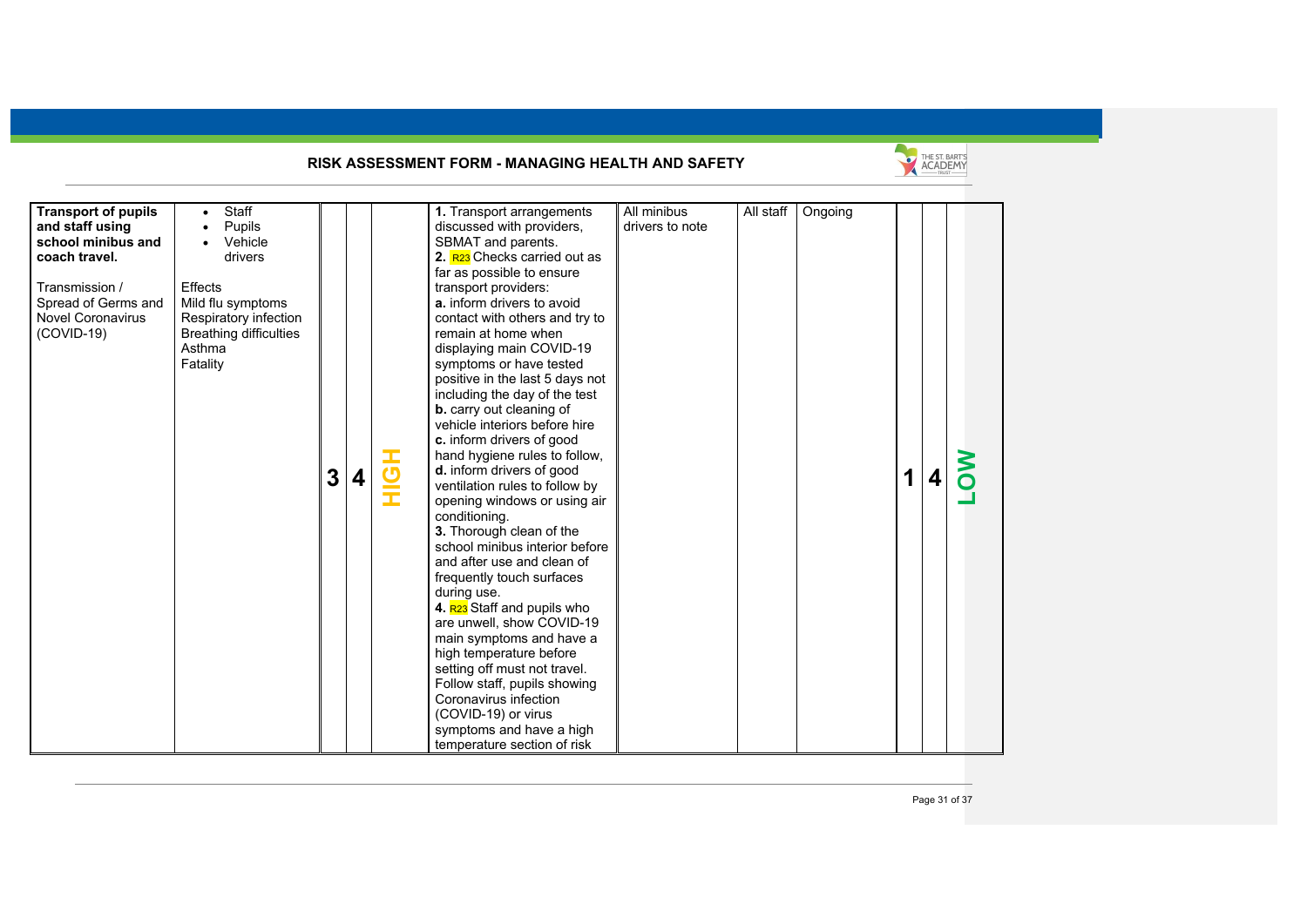

|                                                                                                                                   |                                                                                                                                                           |   |                         |                | assessment.<br>5. Staff and pupils reminded<br>to follow good hand hygiene<br>rules and wash or sanitise<br>hands before entering vehicle<br>and again after travel.<br>6. Through ventilation of the<br>school minibus using fresh air<br>(from outside the vehicle)<br>maximised by opening<br>windows and ceiling vents.                                                                                                                                                                                                                                                                                                                                                                                                     |                                                  |                 |                                                     |   |  |
|-----------------------------------------------------------------------------------------------------------------------------------|-----------------------------------------------------------------------------------------------------------------------------------------------------------|---|-------------------------|----------------|---------------------------------------------------------------------------------------------------------------------------------------------------------------------------------------------------------------------------------------------------------------------------------------------------------------------------------------------------------------------------------------------------------------------------------------------------------------------------------------------------------------------------------------------------------------------------------------------------------------------------------------------------------------------------------------------------------------------------------|--------------------------------------------------|-----------------|-----------------------------------------------------|---|--|
| Availability of<br>equipment and<br><b>PPE</b><br>Transmission /<br>Spread of Germs and<br><b>Novel Coronavirus</b><br>(COVID-19) | Staff<br>$\bullet$<br>Pupils<br>$\bullet$<br>Effects<br>Mild flu symptoms<br>Respiratory infection<br><b>Breathing difficulties</b><br>Asthma<br>Fatality | 4 | $\overline{\mathbf{4}}$ | $\overline{5}$ | 1. Alcohol-based hand<br>sanitiser containing at least<br>60% alcohol available where<br>hand wash sinks are not<br>available such as isolation<br>rooms, first aid rooms, shared<br>spaces, entrance and exit<br>points.<br>2. Latex free gloves available<br>in classrooms and isolation<br>locations and first aid rooms.<br>3. Face masks with an FFP2<br>or FFP3 rating if available or<br>fluid resistant surgical mask<br>in isolation rooms.<br>4. Fluid resistant surgical<br>mask available in first aid<br>rooms and classrooms.<br>5. Face visors or safety<br>goggles available in isolation<br>locations and first aid rooms.<br>6. Disposable aprons<br>available in isolation locations<br>and first aid rooms. | Ensure stocks of<br>equipment are<br>maintained. | KS<br><b>SB</b> | Ongoing -<br>regular checks<br>at least<br>monthly. | 2 |  |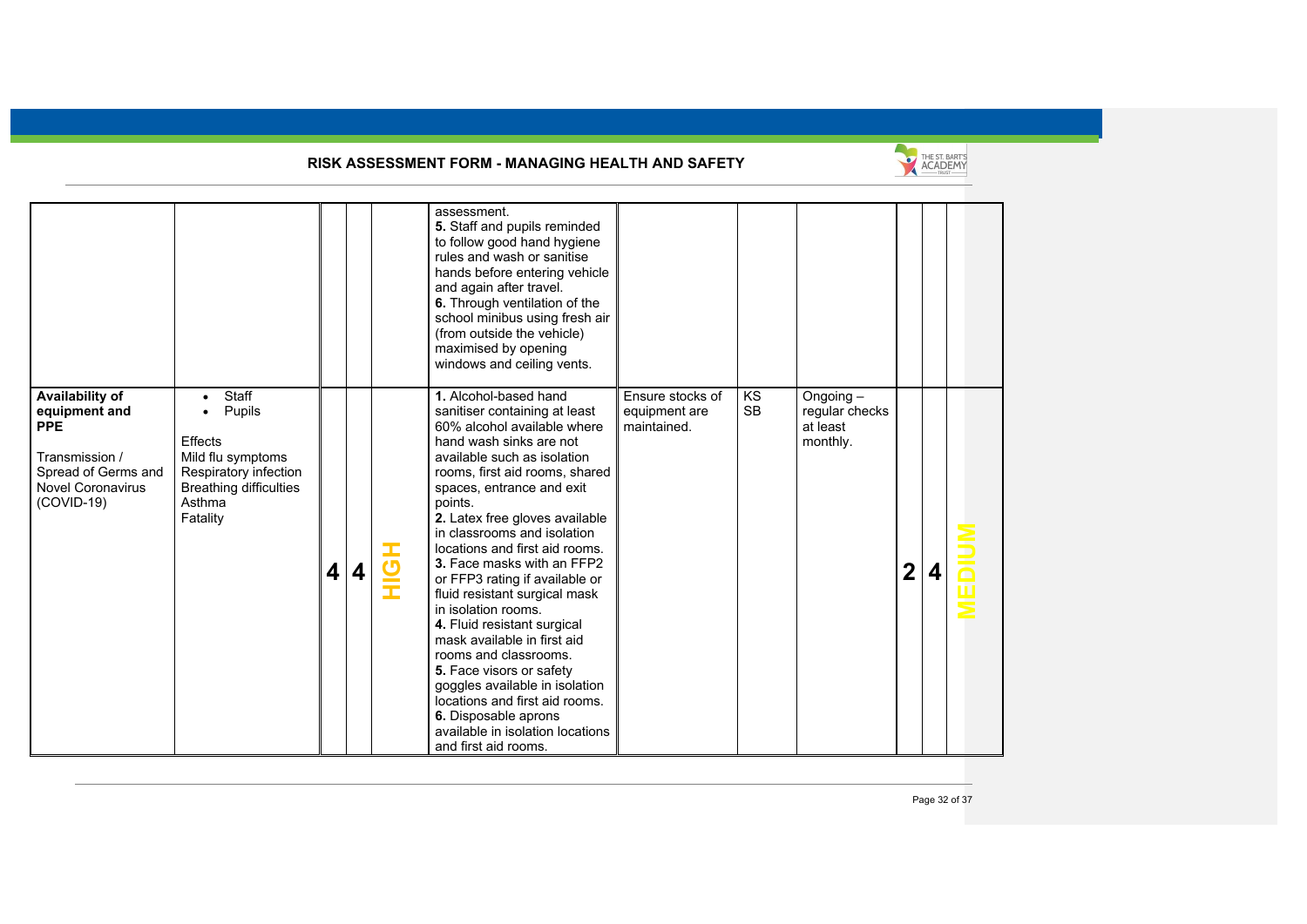

|  |  |  |  | nishment of stocks of:<br>Popla<br>liquid<br>hand sanitising gel,<br><b>DDE</b><br>cogne<br>ond |  |  |  |  |  |
|--|--|--|--|-------------------------------------------------------------------------------------------------|--|--|--|--|--|
|--|--|--|--|-------------------------------------------------------------------------------------------------|--|--|--|--|--|

| <b>Educational visits</b><br>Transmission /<br>Spread of Germs and<br><b>Novel Coronavirus</b><br>$(COVID-19)$ | Staff<br>Pupils<br>Parents<br>Effects<br>Mild flu symptoms<br>Respiratory infection<br><b>Breathing difficulties</b><br>Asthma<br>Fatality | 3 | 4 | I | 1. Educational visits are<br>conducted in line with<br>government guidance. This<br>includes the COVID-secure<br>measures in place at the<br>destination.<br>2. A full and thorough risk<br>assessment is made in<br>relation to all educational<br>visits to ensure they can be<br>undertaken safely, and all<br>trips are conducted in line<br>with their risk assessment.<br><b>3.</b> Obtain and follow wider<br>advice on visiting indoor and<br>outdoor venues.Outdoor<br><b>Education Advisory Panel</b><br>(OEAP).<br>4. Ensure that any new<br>bookings have adequate<br>financial insurance protection<br>in place. | All to note | All staff | Ongoing<br>update in line<br>with DfE |  |  |  |
|----------------------------------------------------------------------------------------------------------------|--------------------------------------------------------------------------------------------------------------------------------------------|---|---|---|-------------------------------------------------------------------------------------------------------------------------------------------------------------------------------------------------------------------------------------------------------------------------------------------------------------------------------------------------------------------------------------------------------------------------------------------------------------------------------------------------------------------------------------------------------------------------------------------------------------------------------|-------------|-----------|---------------------------------------|--|--|--|
|----------------------------------------------------------------------------------------------------------------|--------------------------------------------------------------------------------------------------------------------------------------------|---|---|---|-------------------------------------------------------------------------------------------------------------------------------------------------------------------------------------------------------------------------------------------------------------------------------------------------------------------------------------------------------------------------------------------------------------------------------------------------------------------------------------------------------------------------------------------------------------------------------------------------------------------------------|-------------|-----------|---------------------------------------|--|--|--|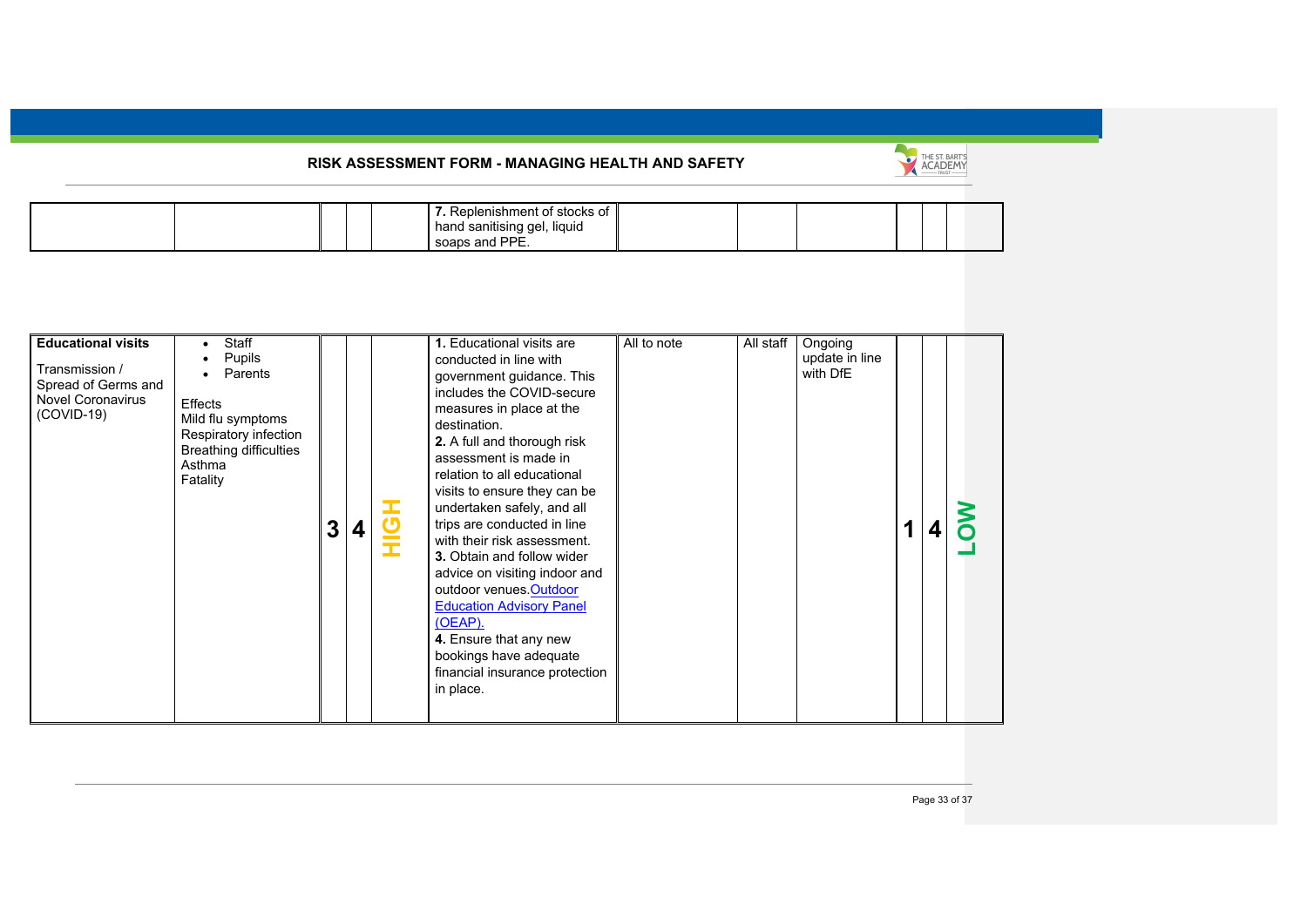

| Music, dance and<br>drama<br>Transmission /<br>Spread of Germs and<br><b>Novel Coronavirus</b><br>$(COVID-19)$ | Staff<br>Pupils<br>Visitors<br>Parents<br>Contractors<br>Effects<br>Mild flu symptoms<br>Respiratory infection<br><b>Breathing difficulties</b><br>Asthma<br>Fatality                     | 3 | 4 | $\overline{5}$<br>Î | 1. Ensuring good ventilation<br>and adequately sized rooms<br>are used<br>2. Latest advice in<br>the DCMS performing<br>arts guidance<br>3. R23 Peripatetic teaching<br>staff across multiple groups<br>or individuals advised to<br>avoid contact with persons<br>and to try to stay at home<br>when they have COVID-19<br>symptoms, feel unwell with a<br>high temperature and when<br>tested positive within the last<br>5 days not including the day<br>of the test. | All to note | All staff | Ongoing |              |  |
|----------------------------------------------------------------------------------------------------------------|-------------------------------------------------------------------------------------------------------------------------------------------------------------------------------------------|---|---|---------------------|--------------------------------------------------------------------------------------------------------------------------------------------------------------------------------------------------------------------------------------------------------------------------------------------------------------------------------------------------------------------------------------------------------------------------------------------------------------------------|-------------|-----------|---------|--------------|--|
| Contingency<br>planning<br>Transmission /<br>Spread of Germs and<br><b>Novel Coronavirus</b><br>$(COVID-19)$   | <b>Staff</b><br>Pupils<br>Parents<br>Visitors<br>Contractors<br>Effects<br>Mild flu symptoms<br>Respiratory infection<br><b>Breathing difficulties</b><br>Asthma<br>Fatality<br>$\bullet$ | 4 | 4 | $\overline{5}$      | 1. The school has a<br>Coronavirus (COVID-19):<br>Contingency Plan that can be<br>implemented if restrictions<br>need to be stepped up due to<br>coronavirus, including the<br>reintroduction of face<br>coverings.                                                                                                                                                                                                                                                      | All to note | All staff | Ongoing | $\mathbf{2}$ |  |

Page 34 of 37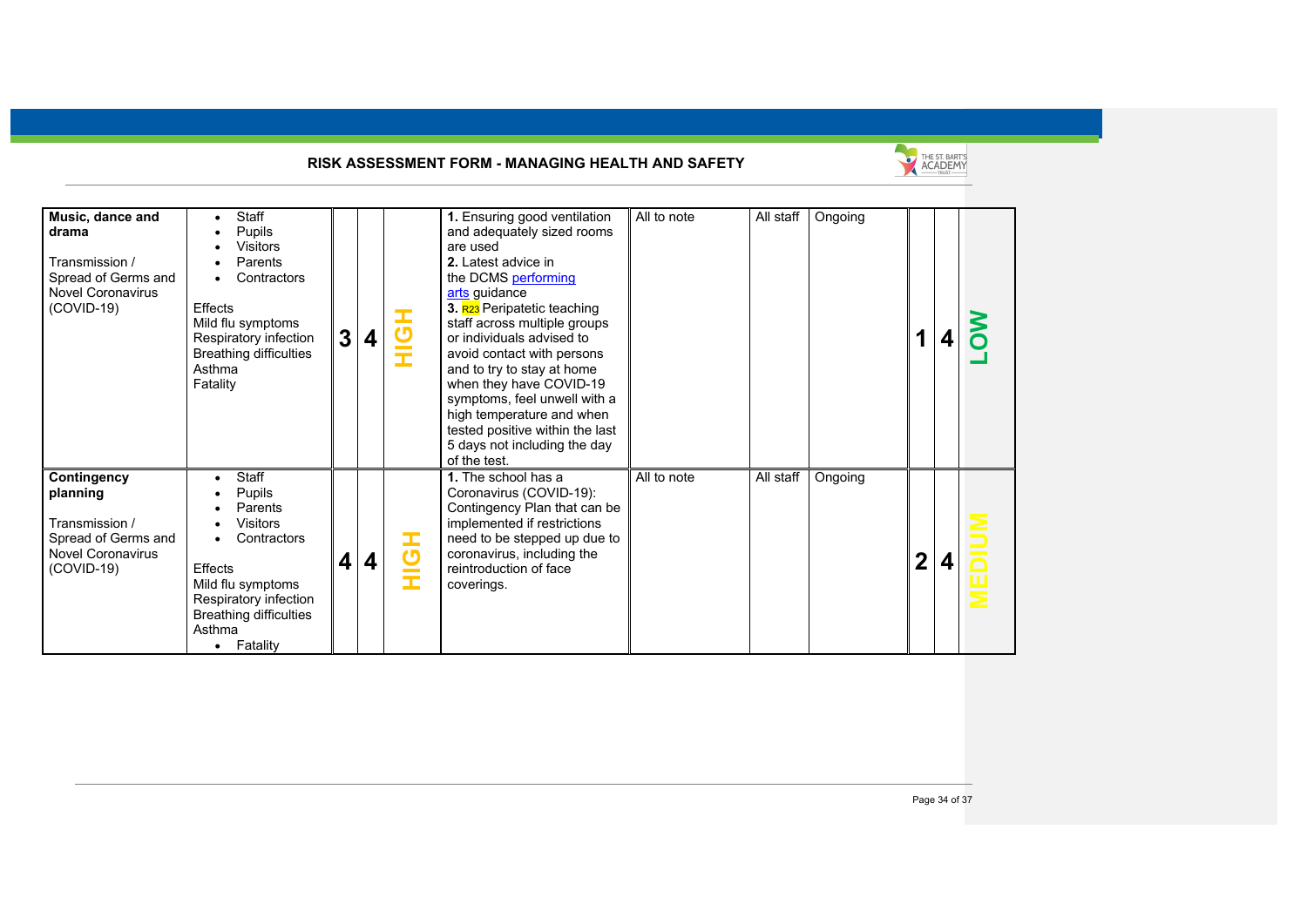

| <b>Physical activity</b>                                                          | Staff                                                                                                                                                                            |  |                                  | 1. Sports equipment                                                                                                                                                                                                                                                                                                                                                                                                                                                                                                                                                                                                     | All to note | All staff | Ongoing |  |  |
|-----------------------------------------------------------------------------------|----------------------------------------------------------------------------------------------------------------------------------------------------------------------------------|--|----------------------------------|-------------------------------------------------------------------------------------------------------------------------------------------------------------------------------------------------------------------------------------------------------------------------------------------------------------------------------------------------------------------------------------------------------------------------------------------------------------------------------------------------------------------------------------------------------------------------------------------------------------------------|-------------|-----------|---------|--|--|
| Transmission /<br>Spread of Germs and<br><b>Novel Coronavirus</b><br>$(COVID-19)$ | Pupils<br><b>Visitors</b><br>Parents<br>$\bullet$<br>Contractors<br>Effects<br>Mild flu symptoms<br>Respiratory infection<br><b>Breathing difficulties</b><br>Asthma<br>Fatality |  | <u>්</u><br><b>Contract</b><br>Ŧ | thoroughly cleaned regularly<br>2. Hand washing/sanitising<br>before and after activity.<br>3. Additional through<br>ventilation provided in indoor<br>spaces by opening of<br>windows and doors and using<br>fresh air ventilation systems<br>when available.<br>4. R <sub>23</sub> Cross-school<br>competitions to be risk<br>assessed prior to the event<br>with consideration given to<br>the prevalence of COVID-<br>19/virus's in the schools<br>participating.<br>5. Guidance on coronavirus<br>(COVID-19) measures for<br>grassroots sport participants,<br>providers and facility<br>operators to be followed. |             |           |         |  |  |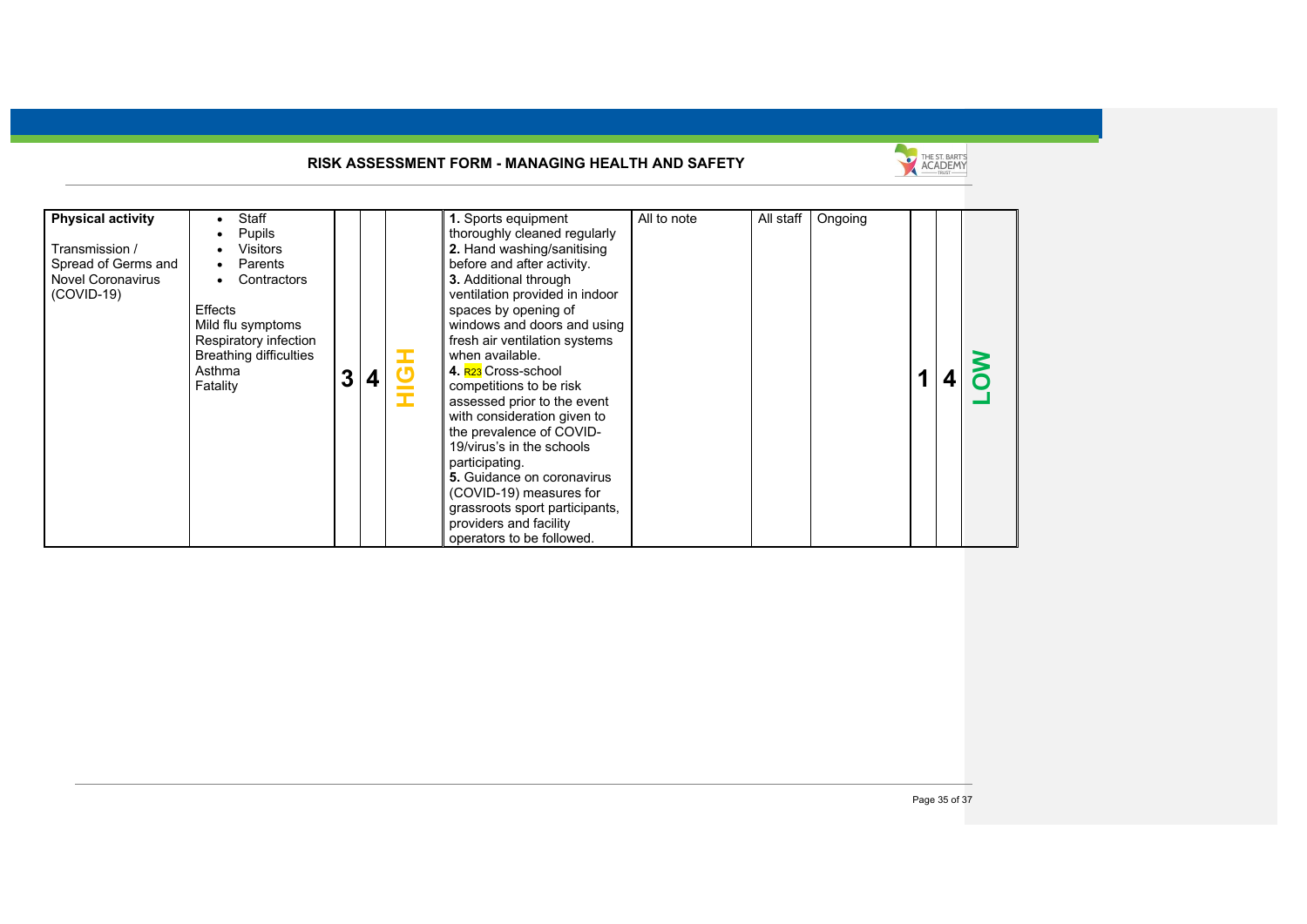| <b>Stress</b> | <b>Staff</b>                                                                                                                                                                                                                                                                                                                                                        |   |   |             | 1. SBMAT Stress Policy                                                                                                                                                                                                                                                                                                                                                                                                                                                                                                                                                                                                                                                                                                                                                                                                                                   | All staff aware | All staff | Ongoing |             |                                  |  |
|---------------|---------------------------------------------------------------------------------------------------------------------------------------------------------------------------------------------------------------------------------------------------------------------------------------------------------------------------------------------------------------------|---|---|-------------|----------------------------------------------------------------------------------------------------------------------------------------------------------------------------------------------------------------------------------------------------------------------------------------------------------------------------------------------------------------------------------------------------------------------------------------------------------------------------------------------------------------------------------------------------------------------------------------------------------------------------------------------------------------------------------------------------------------------------------------------------------------------------------------------------------------------------------------------------------|-----------------|-----------|---------|-------------|----------------------------------|--|
|               | <b>Pupils</b>                                                                                                                                                                                                                                                                                                                                                       |   |   |             | communicated to all staff.                                                                                                                                                                                                                                                                                                                                                                                                                                                                                                                                                                                                                                                                                                                                                                                                                               |                 |           |         |             |                                  |  |
|               | Symptoms<br>Anxiety                                                                                                                                                                                                                                                                                                                                                 |   |   |             | 2. Awareness about all types<br>RISK ASSESSMENT FORWARMANAGING HEALTH AND SAFETY<br>raised through discussions,                                                                                                                                                                                                                                                                                                                                                                                                                                                                                                                                                                                                                                                                                                                                          |                 |           |         | $\bullet$   | THE ST. BART'S<br><b>ACADEMY</b> |  |
|               | Excessive drinking<br>Overeating<br>Sleeping poorly<br>Shaking, chills or hot<br>flushes<br>A tingling sensation in<br>your arms or legs<br>Headaches<br>Muscle tension<br><b>Dizziness</b><br>High blood pressure<br>Indigestion<br>Constipation or<br>diarrhea<br>Shallow breathing or<br>hyperventilating<br>Effects<br>Poor emotional and<br>physical wellbeing | 4 | 4 | —<br>ტ<br>Ξ | literature and training.<br>3. Changes to work-related<br>practices to reduce the<br>factors which may lead to<br>stress in the workplace.<br>4. Opportunities for staff and<br>employees to maintain and<br>promote their health and well-<br>being<br>5. A culture of open<br>communication throughout<br>the organisation<br>6. Good management and<br>team building practices for<br>those with management and<br>supervisory responsibilities<br>7. Supportive environment in<br>which issues and concerns<br>can be raised and dealt with<br>appropriately<br>8. Guidance for managers to<br>assist in the sensitive<br>management of staff likely to<br>encounter stressful situations<br>9. Appropriate training<br>interventions to help alleviate<br>the stress<br><b>10.</b> Assist and advise staff<br>suffering from work-related<br>stress |                 |           |         | $\mathbf 2$ | $\boldsymbol{3}$                 |  |

L